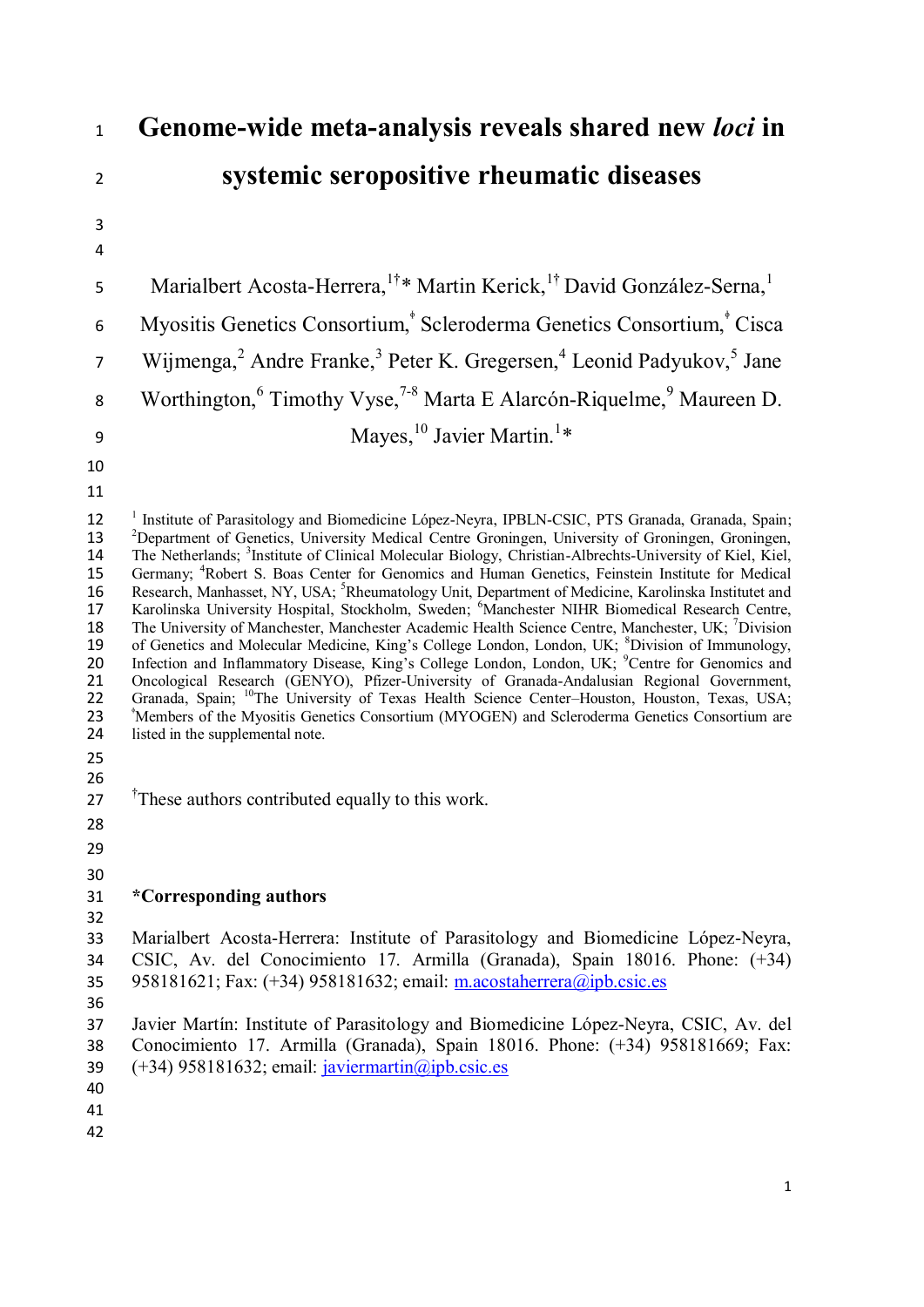#### **Abstract**

 **Objective:** Immune-mediated inflammatory diseases (IMIDs) are heterogeneous and complex conditions with overlapping clinical symptoms and elevated familial aggregation, which suggests the existence of a shared genetic component. In order to identify this genetic background in a systematic fashion, we performed the first cross- disease genome-wide meta-analysis in systemic seropositive rheumatic diseases, namely: systemic sclerosis, systemic lupus erythematosus, rheumatoid arthritis and idiopathic inflammatory myopathies.

 **Methods:** We meta-analyzed ~6.5 million single nucleotide polymorphisms (SNPs) in 11,678 cases and 19,704 non-affected controls of European descent populations. The functional roles of the associated variants were interrogated using publicly available databases.

 **Results:** Our analysis revealed five shared genome-wide significant independent *loci* that had not been previously associated with these diseases: *NAB1*, *KPNA4-ARL14*, *DGQK*, *LIMK1*, and *PRR12*. All of these *loci* are related with immune processes such as interferon and epidermal growth factor signaling, response to methotrexate, cytoskeleton dynamics, and coagulation cascade. Remarkably, several of the associated *loci* are known key players in autoimmunity, which supports the validity of our results. All the associated variants showed significant functional enrichment in DNase hypersensitivity sites, chromatin states and histone marks in relevant immune cells, including shared expression quantitative trait *loci*. Additionally, our results were significantly enriched in drugs that are being tested for the treatment of the diseases under study.

 **Conclusions:** We have identified shared new risk *loci* with functional value across diseases and pinpoint new potential candidate *loci* that could be further investigated. Our results highlight the potential of drug repositioning among related systemic seropositive rheumatic IMIDs.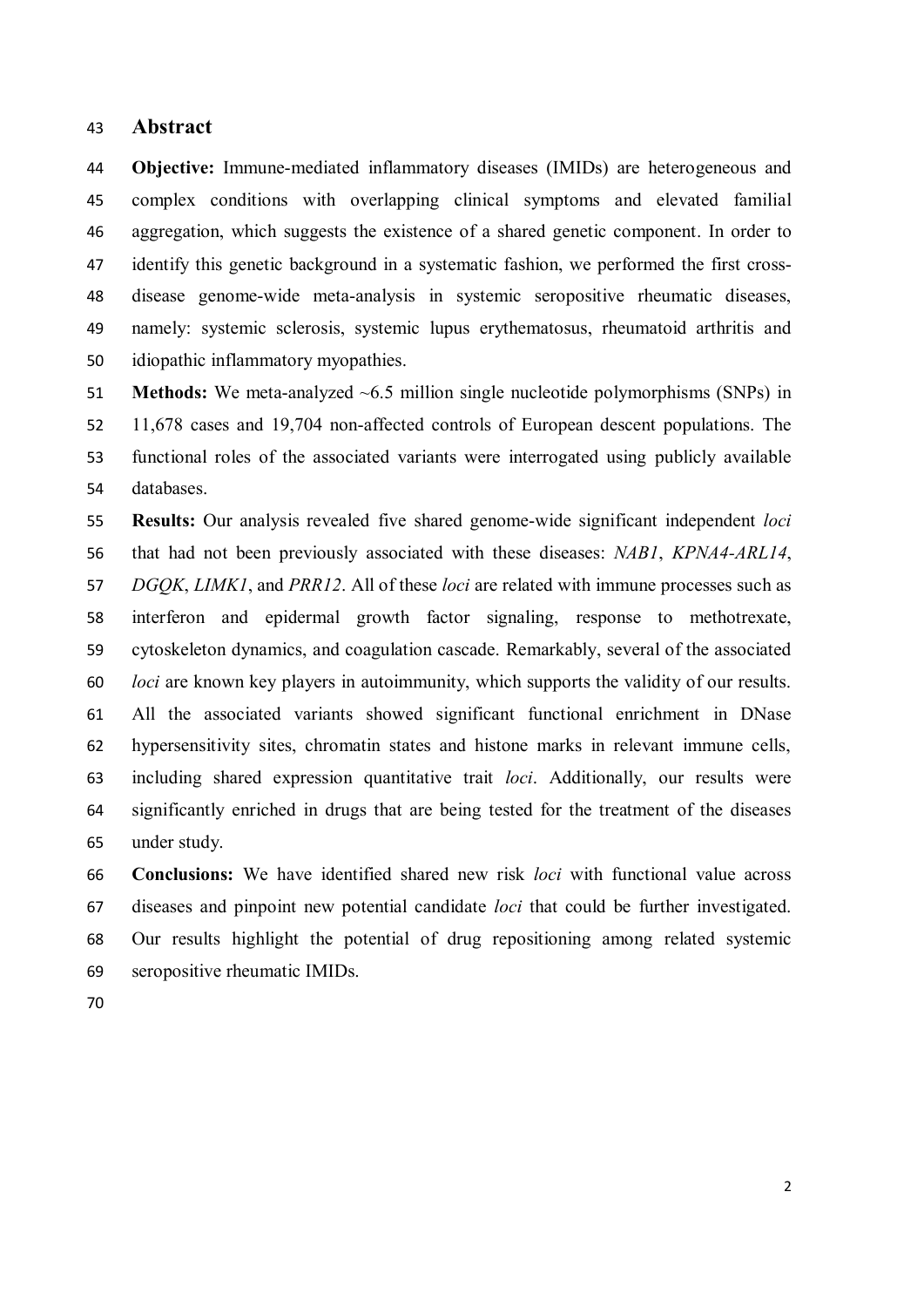## **Introduction**

 Autoimmunity occurs when the mechanisms related to immune self-tolerance fail, leading to an inappropriate destruction of normal tissue by the immune system. Genetic factors play an important role in the development of more than 80 immune- mediated inflammatory diseases (IMIDs) identified so far.[1] Comorbidity of these diseases, increased familial clustering, and shared risk variants have been widely documented.[2] However, to date, these shared *loci* have been identified by simple comparison between studies, and just recently they have been determined by rigorous and systematic analysis.[3] In this sense, combining genome-wide association studies (GWAS) across several diseases has proven to be a very useful tool for the identification of new genetic risk variants simultaneously associated with several IMIDs, and to expose shared pathways involved in the pathophysiology of these conditions.[4-7] To date, two large studies combining several diseases were recently published following this strategy. One of them was a meta-GWAS across 10 pediatric autoimmune diseases with shared population-based controls that revealed new candidate *loci* with immunoregulatory functions.[8] In the other study, the authors identified new shared associations by combining immunochip data across five chronic inflammatory diseases.[9]

 Systemic seropositive rheumatologic IMIDs, such as systemic sclerosis (SSc), systemic lupus erythematosus (SLE), rheumatoid arthritis (RA) and idiopathic inflammatory myopathies (IIM), are heterogeneous diseases of the connective tissue that share clinical and epidemiological manifestations, as well as life-threatening complications.[10] The common genetic component of these conditions has not been previously assessed systematically, although the overlap of associated genes is elevated when performing a pairwise comparison.[8] Autoantibody production is the main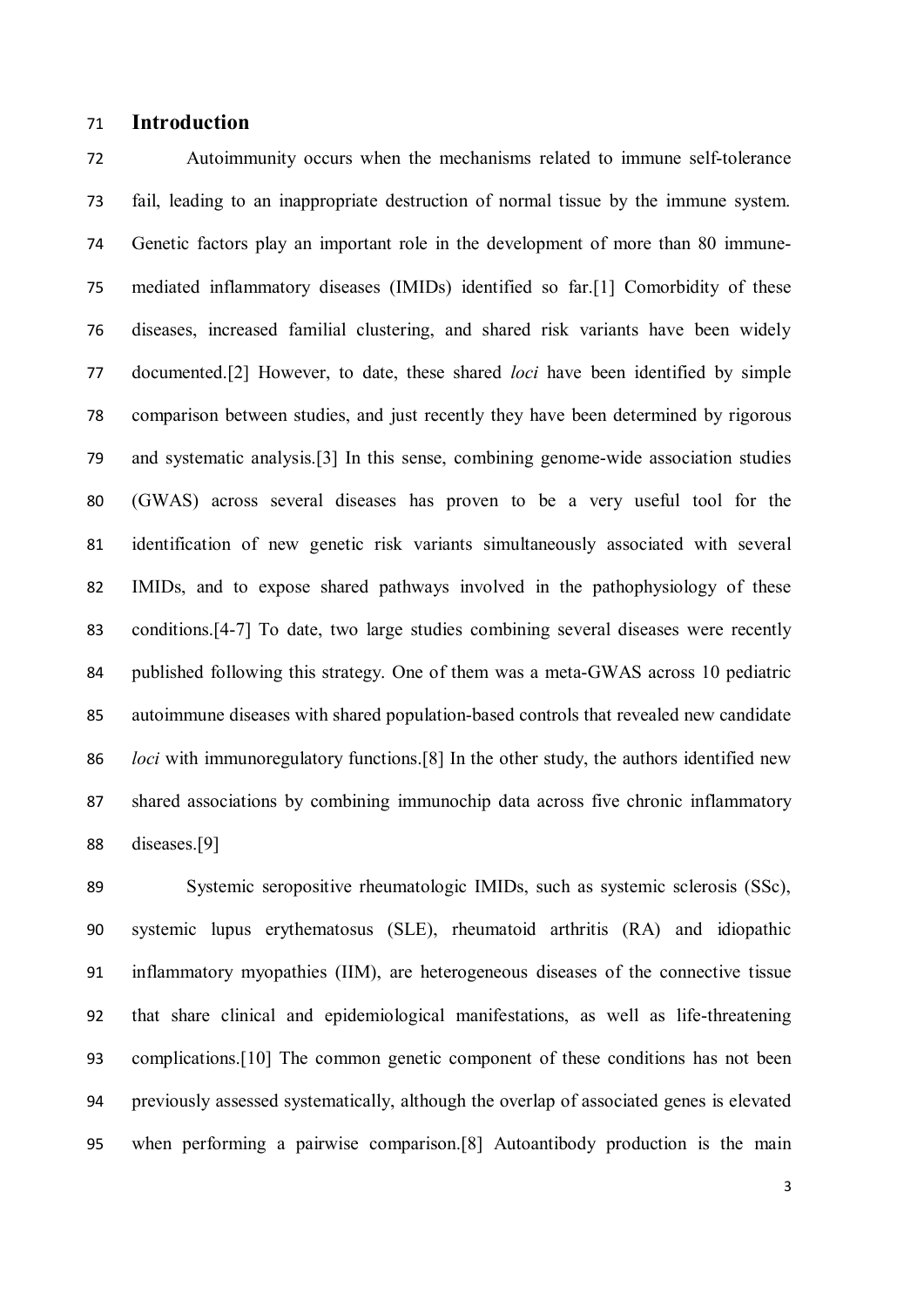feature of these diseases, comprising additionally a broad deregulation of the innate and adaptive immune response. However, the low prevalence of most of these diseases hinders the collection of large datasets that makes possible to attain sufficient statistical power. Therefore, our study aimed to combine previously published GWAS datasets – all from European descent populations– to identify shared genetic etiologies among systemic seropositive rheumatologic IMIDs in a systematic fashion.

**Subjects and Methods**

```
104 Study population
```
 A total of 12,132 affected subjects with four systemic seropositive rheumatic IMIDs (SSc, SLE, IIM, and RA) and 23,260 controls were included in this study from previously published GWAS [11-16] (Table S1).

#### **Data quality control and imputation**

 Unified quality control (QC) of the 18 case-control collections was conducted separately, based on stringent criteria using PLINK v.1.07.[17] Given that related and/or duplicated subjects may have been recruited for different studies, genome-wide relatedness was assessed and one individual from each pair was removed. Samples with <95% of successfully called genotypes were removed.

 Further, single nucleotide polymorphisms (SNPs) with genotyping call rate <98%, minor allele frequencies (MAF) <1% and deviating from Hardy-Weinberg equilibrium (HWE) with a *p-*value <0.001 in the control group were removed. To control for possible population stratification, we performed principal component (PC) analysis using GCTA64 and R-base software under GNU Public license v.2.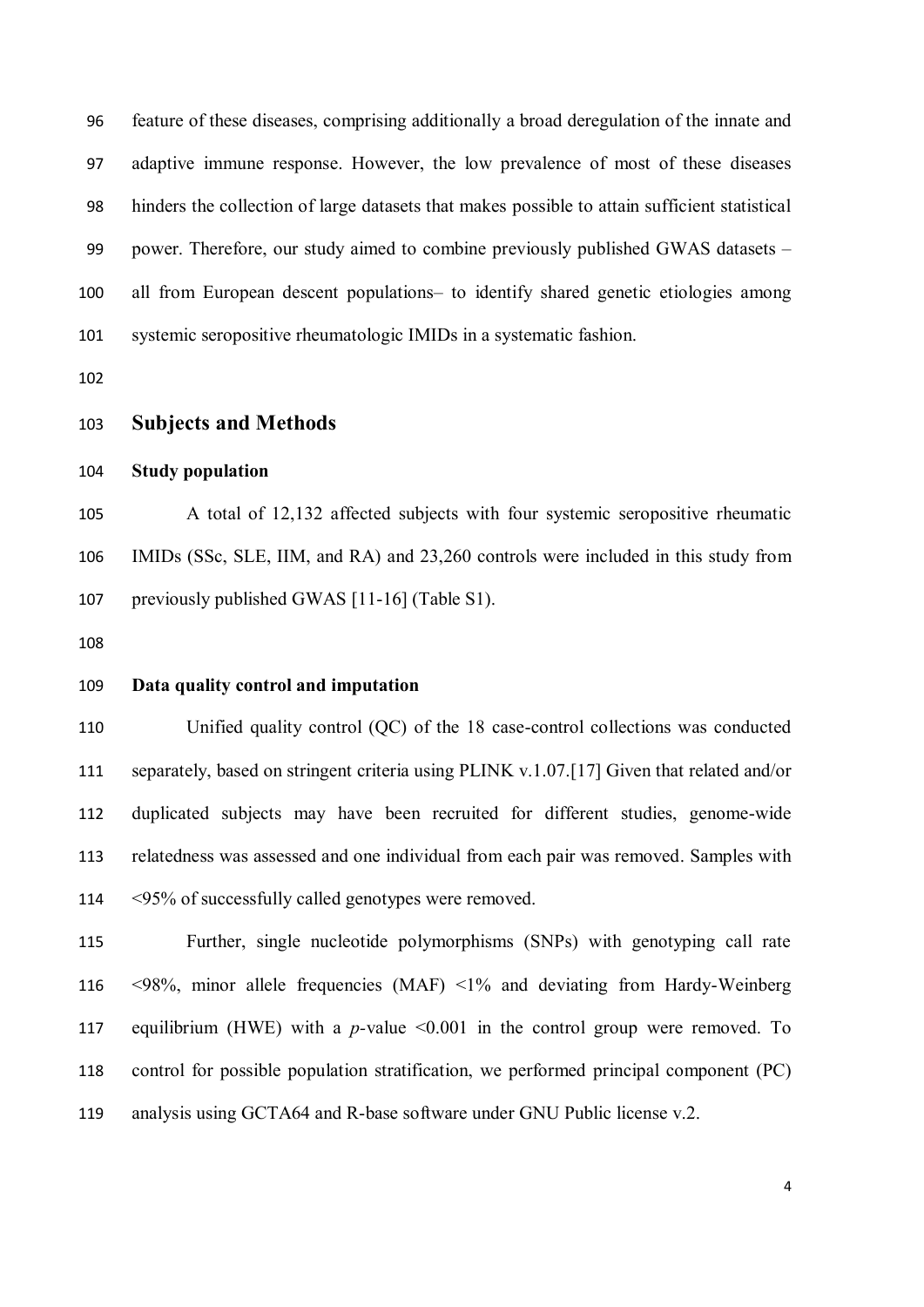Imputation of autosomal SNPs was conducted in the Michigan Imputation Server using Minimac3.[18] The software SHAPEIT[19] was used for haplotype reconstruction and the Haplotype Reference Consortium r1.1 was used as the reference population.[20]

#### **Statistical analyses**

 *Disease-specific association testing:* Association testing for allele dosages was performed by logistic Wald test using EPACTS software,[21] adjusting by the first two or five PCs as appropriate to control for the genomic inflation factor in European 129 population ( $\lambda$ <1.05) (Table S1). SNPs with a MAF  $\geq$ 1% and squared correlation (Rsq) ≥0.3 were maintained in the analyses as suggested by the imputation software. Additionally, we calculated a concordance rate by comparing imputed and true genotypes.

 *Cross-phenotype meta-analysis:* to identify shared *loci*, the summary-level statistics were meta-analyzed using METASOFT.[22] A fixed-effects model was applied for those SNPs without evidence of heterogeneity (Cochran's Q test *p*-value Q > 0.05), and random-effects model was applied for SNPs displaying heterogeneity of effects between 137 studies (Q ≤ 0.05). Genome-wide significance was established at a *p*-value ≤  $5 \times 10^{-08}$ . SNP independence was assessed with the software GCTA-COJO (Table S2).[23, 24] To annotate the independent signals SNPnexus[25] was used to the build37 genomic coordinates.

 *Model search to identify the diseases contributing to the association:* to identify the diseases most likely contributing to the association signals, we performed an exhaustive disease-subtype model search with the R statistical package ASSET.[24] The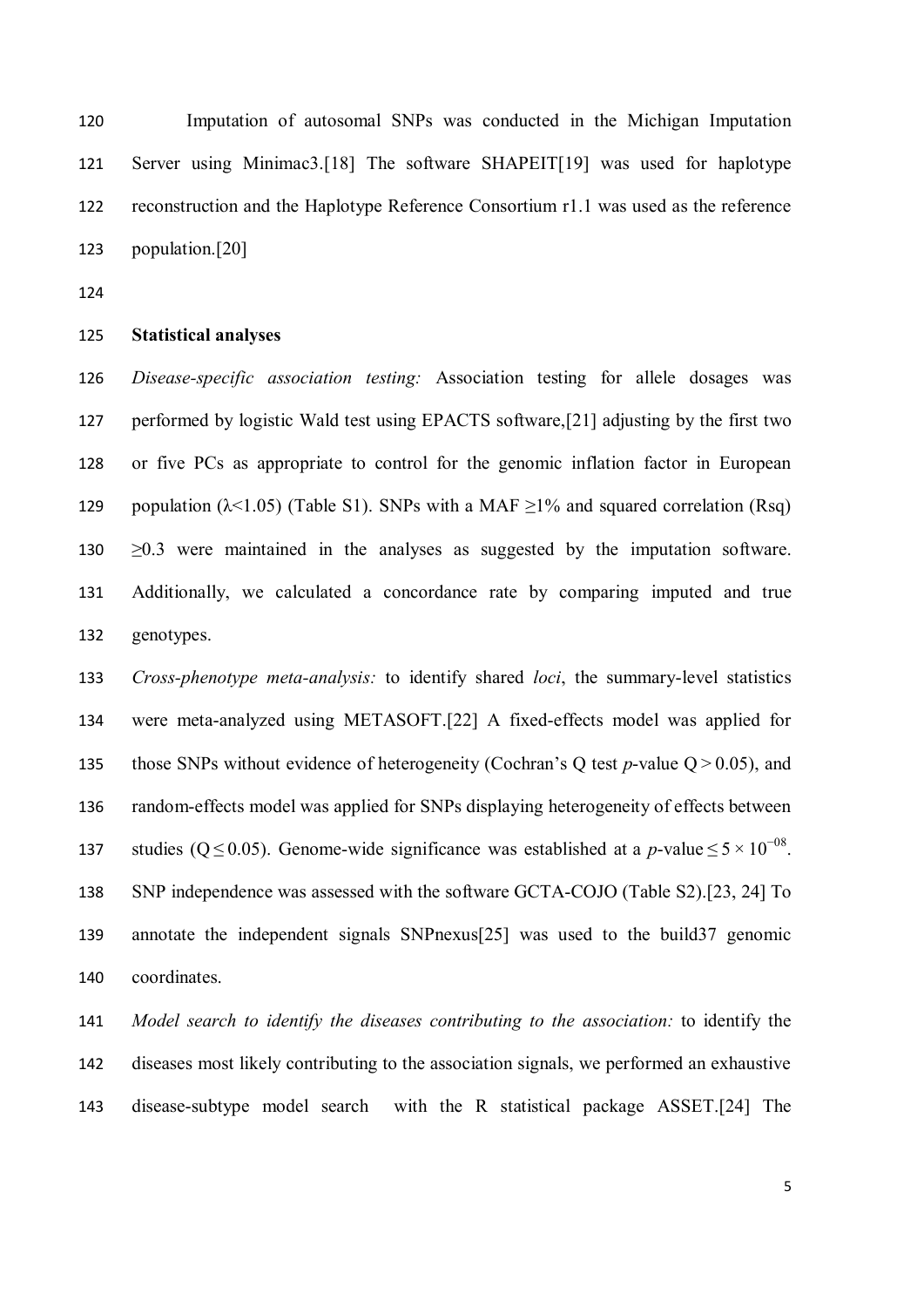contribution of a disease was considered if at least two independent case-control collections from the same disease were grouped with consistent effects.

 *Novelty of the variants:* Our independent SNP associations were classified into "known" or "new" associations based on the information retrieved from the NHGRI-EBI GWAS

catalog and the Phenopedia and Genopedia from HuGE Navigator.[26]

 *Functional enrichment analysis:* in order to systematically characterize the functional, cellular and regulatory contribution of the associated variants, a non-parametric enrichment analysis implemented in GARFIELD was performed.[27] Furthermore, the online tools HaploReg v.4.1[28] and the Genotype-Tissue Expression project (GTEx)[29] were queried to determine whether any of the lead associated variants was an expression quantitative trait locus (eQTL). The online tool Capture HiC plotter was used to assess physical interactions between restriction fragments containing the variants and the promoter of genes in the three-dimensional nuclear space.[30]

 *Drug Target Enrichment Analysis:* the target genes of the eQTLs were used to model a protein-protein interaction (PPI) network using String v10.[31] These protein products were then used to query the OpenTargets Platform[32] for drug targets. Moreover, this platform was used to search for drugs indicated or in different phases of drug development for the treatment of SSc, SLE, IIM and RA. The Fisher's exact test was used to calculate if the results of the meta-analysis were significantly enriched in pharmacologically active drug targets.

 Additional details of the Methods section are available in the online supplementary methods.

#### **Results**

*Cross-phenotype meta-analysis and disease contribution*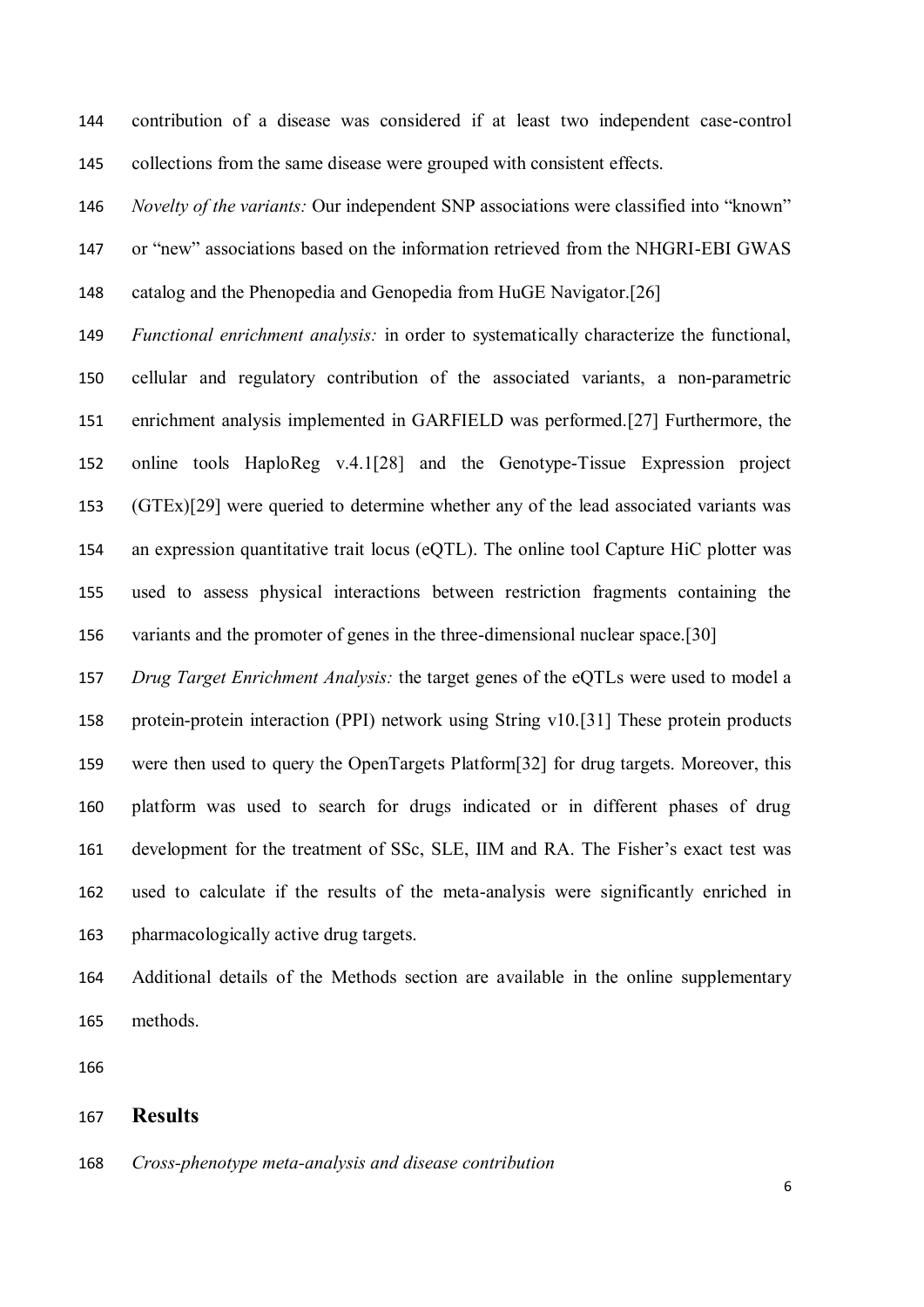Following sample QC and imputation, a total of 11,678 cases and 19,704 non- overlapping controls were included in the genome-wide meta-analysis of 6,450,125 SNPs across the four diseases. The mean concordance rate among imputed and true 172 genotypes was  $0.999\pm0.0003$ . The final  $\lambda$  showed minimal evidence of population 173 stratification in the meta-abalysis  $(\lambda=1.025)$ . Moreover, we calculated  $\lambda 1,000$  with 174 consistent results  $(\lambda 1,000=1.025)$ . Summary of sample/variant OC and OO plots are shown in Table S1 and Figure S1, respectively.

 The global meta-analysis revealed 42 non-hla significantly associated *loci*. Subsequent conditional analyses showed that 27 SNPs were independent (Figure 1 and Figure S2). Sixteen variants were meta-analyzed under a fixed effects model, whereas eleven with random effects based on study heterogeneity.

 To comprehensively explore the combinations of diseases contributing to the associations we applied a subset-based meta-analysis implemented in ASSET.[24] Our model search yielded 26 SNPs associated with at least two IMIDs (Table 1). All of these variants were imputed in at least one dataset.

 Among these 26 associations we found several key players in autoimmunity; interestingly ten of these associations (38%) have never been reported before for SSc, eight (31%) for SLE and RA, respectively, and 20 (77%) for IIM. Remarkably, five SNPs have not been reported previously for any of the diseases under study and thus constitute new shared risk *loci* in systemic seropositive rheumatic IMIDs (Table 1). Amongst these five new associations we found the SNP rs744600 in the 3' region of the NGFI-A binding protein 1 (*NAB1*) (Odds ratio [OR] for the T allele 0.88, Confidence 192 Interval  $\text{[CI]}=0.85-0.92$ , *p*-value=7.07x10<sup>-11</sup>), and the intronic SNP rs13101828 mapping in the gene Diacylglycerol kinase theta (*DGKQ*) (OR for the G allele 1.11,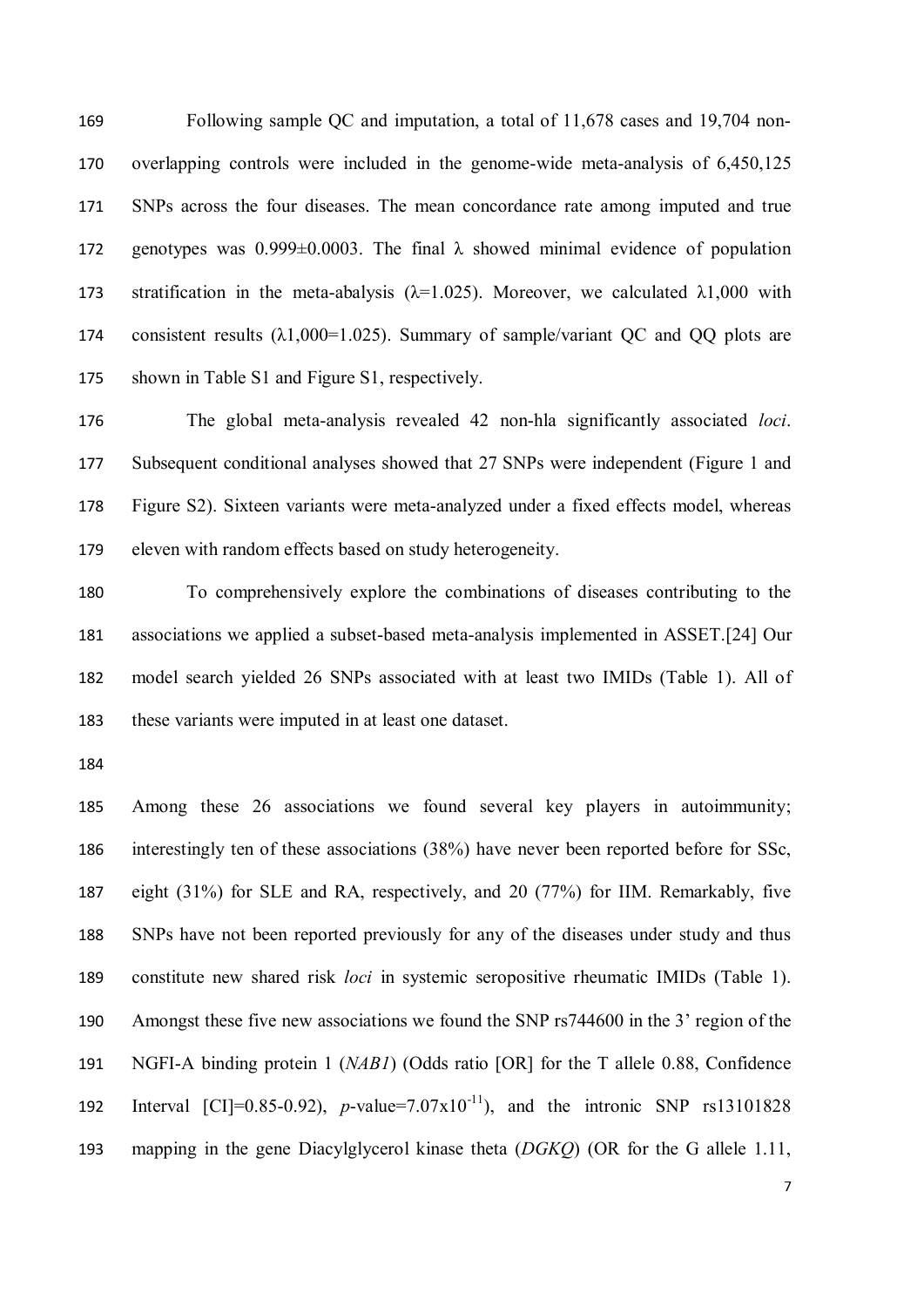| 194 | 95%CI: 1.07–1.16, p-value= $1.32 \times 10^{-08}$ ). Of note, both genes have been previously  |
|-----|------------------------------------------------------------------------------------------------|
| 195 | associated with a chronic autoimmune liver disease.[33, 34] The intergenic SNP                 |
| 196 | rs112846137, maps between the genes Karyopherin subunit alpha 4 $(KPNA4)$ and the              |
| 197 | ADP ribosylation factor like GTPase 14 (ARL14) (OR for the T allele 1.29, 95%CI:               |
| 198 | 1.07–1.56, p-value=1.42x10 <sup>-08</sup> ). Interestingly, the gene ARL14 showed a suggestive |
| 199 | association in a pharmacogenomic GWAS of response to methotrexate in RA                        |
| 200 | patients.[35] In addition, we observe the associated SNP rs193107685 located in the 3'         |
| 201 | region of the LIM domain kinase 1 (LIMKI) gene (OR for the C allele 1.52, 95%CI:               |
| 202 | 1.27–1.83, p-value=3.81x10 <sup>-09</sup> ). The protein encoded by this gene regulates actin  |
| 203 | polymerization, a critical process in the activation of T cells.[36] Finally, the SNP          |
| 204 | rs76246107 is located in an intron of the gene Proline rich 12 (PRR12) (OR for the G           |
| 205 | allele 1.28, 95%CI: 1.14–1.43, p-value=3.36x10 <sup>-08</sup> ), which was associated with     |
| 206 | fibrinogen concentration, [37] and is an active regulator of the inflammatory                  |
| 207 | response.[38]                                                                                  |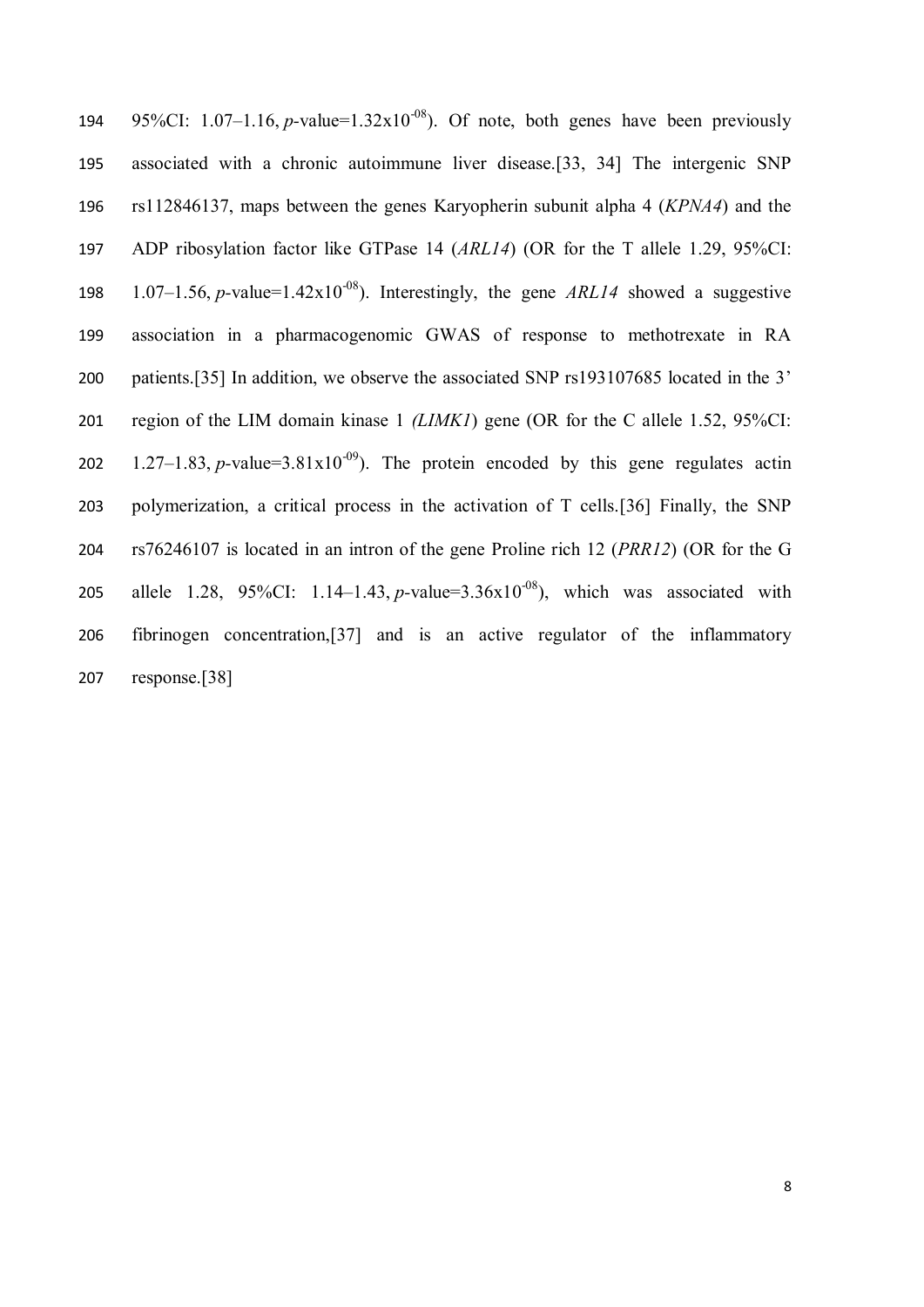| Chr            | Position <sup>a</sup> | <b>SNP</b>  | Gene <sup>b</sup>   | Functionality <sup>c</sup> | Effect<br>Allele | OR (CI 95%)         | Meta-Analysis<br>$p$ -value <sup>d</sup> | Cochran's<br>$p$ -value | Contributing<br>Disease <sup>e</sup> |
|----------------|-----------------------|-------------|---------------------|----------------------------|------------------|---------------------|------------------------------------------|-------------------------|--------------------------------------|
|                | 67802371              | rs6659932   | IL12RB2             | Intronic                   | $\mathbf C$      | $0.85(079-0.91)$    | $6.08x10^{-11}$                          | $1.02 \times 10^{-02}$  | IIM, SLE, SSc                        |
|                | 114303808             | rs6679677   | PHTF1-RSBN1         | Intergenic                 | $\mathbf{A}$     | $1.34(1.21-1.49)$   | $2.30x10^{-28}$                          | $2.14x10^{-04}$         | IIM, RA, SLE                         |
|                | 114377568             | rs2476601   | PTPN22              | Coding (missense)          | $\mathsf G$      | $0.75(0.67-0.83)$   | $1.74 \times 10^{-28}$                   | $1.06x10^{-4}$          | IIM, RA, SLE                         |
|                | 114433946             | rs1217393   | AP4B1               | Intronic                   | $\mathbf{A}$     | $0.89(0.85-0.92)$   | $5.21 \times 10^{-09}$                   | $4.91x10^{-1}$          | IIM, RA, SLE, SSc                    |
|                | 173337747             | rs2422345   | TNFSF4-LOC100506023 | Intronic                   | $\mathbf{A}$     | $1.11(1.05-1.18)$   | $2.55 \times 10^{-08}$                   | $6.00x10^{-03}$         | IIM, SLE, SSc                        |
|                | 183532580             | rs17849502  | NCF2                | Coding (missense)          | T                | $1.36(1.16-1.59)$   | $3.93x10^{-15}$                          | $2.84x10^{-04}$         | IIM, SLE                             |
| 2              | 191564757             | rs744600    | $NABI*$             | 3'Downstream               | T                | $0.88(0.85-0.92)$   | $7.07 \times 10^{-11}$                   | $7.60 \times 10^{-1}$   | IIM, RA, SLE, SSc                    |
| 2              | 191933283             | rs13389408  | STAT4               | Intronic                   | $\mathbf C$      | $1.27(1.20-1.34)$   | $3.10 \times 10^{-17}$                   | $3.99x10^{-1}$          | IIM, SLE, SSc                        |
| $\overline{2}$ | 191973034             | rs10174238  | STAT4               | Intronic                   | $\mathbf{A}$     | $0.73(0.67-0.80)$   | $2.76x10^{-42}$                          | $4.31 \times 10^{-07}$  | IIM, SLE, SSc                        |
| 3              | 58183636              | rs35677470  | DNASE1L3            | Coding (missense)          | $\mathbf{A}$     | $1.22(1.14-1.30)$   | $4.96x10^{-09}$                          | $6.78x10^{-01}$         | IIM, SLE, SSc                        |
| 3              | 160312921             | rs112846137 | KPNA4-ARL14*        | Intergenic                 | T                | $1.27(1.17-1.37)$   | $1.42 \times 10^{-08}$                   | $9.55x10^{-01}$         | IIM, RA, SLE, SSc                    |
| 4              | 965720                | rs13101828  | $DGKQ^*$            | Intronic                   | $\mathsf G$      | $1.11(1.07-1.16)$   | $1.32 \times 10^{-08}$                   | $2.29x10^{-01}$         | IIM, RA, SLE, SSc                    |
| 5              | 150438477             | rs4958880   | <b>TNIP1</b>        | Intronic                   | $\mathbf{A}$     | $1.16(1.10-1.22)$   | $1.45x10^{-11}$                          | $2.61x10^{-01}$         | IIM, RA, SLE, SSc                    |
| 5              | 159887336             | rs2431098   | PTTG1-MIR3142HG     | Intergenic                 | $\mathsf G$      | $1.12(1.05-1.20)$   | $4.91x10^{-12}$                          | $1.42 \times 10^{-01}$  | SLE, SSc                             |
| 6              | 106569270             | rs802791    | PRDM1-ATG5          | Intergenic                 | $\mathcal{C}$    | $0.87(0.83 - 0.92)$ | $3.65 \times 10^{-12}$                   | $1.13 \times 10^{-01}$  | SLE, SSc                             |
| 6              | 138243739             | rs58721818  | TNFAIP3             | 3'Downstream               | T                | $1.64(1.46-1.84)$   | $4.64 \times 10^{-23}$                   | $1.65x10^{-01}$         | IIM, SLE, SSc                        |
| 7              | 73537902              | rs193107685 | LIMK1*              | 3'Downstream               | $\mathsf{C}$     | $1.52(1.27-1.83)$   | $3.21x10^{-09}$                          | $1.18x10^{-01}$         | RA, SLE, SSc                         |
|                | 128589633             | rs10954214  | IRF5                | 3UTR                       | $\mathbf T$      | $1.18(1.13-1.23)$   | $6.63 \times 10^{-17}$                   | $3.64 \times 10^{-01}$  | IIM, RA, SLE, SSc                    |
|                | 128647942             | rs13238352  | TNPO3               | Intronic                   | T                | $1.44(1.30-1.60)$   | $1.47x10^{-38}$                          | $2.12x10^{-01}$         | SLE, SSc                             |
| 8              | 11341880              | rs2736337   | FAM167A-BLK         | Intergenic                 | $\mathsf{C}$     | $1.23(1.17-1.30)$   | $4.86x10^{-22}$                          | $1.29x10^{-01}$         | IIM, RA, SLE, SSc                    |
| 11             | 633689                | rs7929541   | SCT-DRD4            | Intergenic                 | G                | $0.89(0.83 - 0.95)$ | $2.14x10^{-10}$                          | $4.98x10^{-04}$         | IIM, RA, SLE, SSc                    |

Table 1. Twenty-six independent variants associated at a genome-wide significance level  $(p \le 5 \times 10^{-8})$  in the meta-analysis.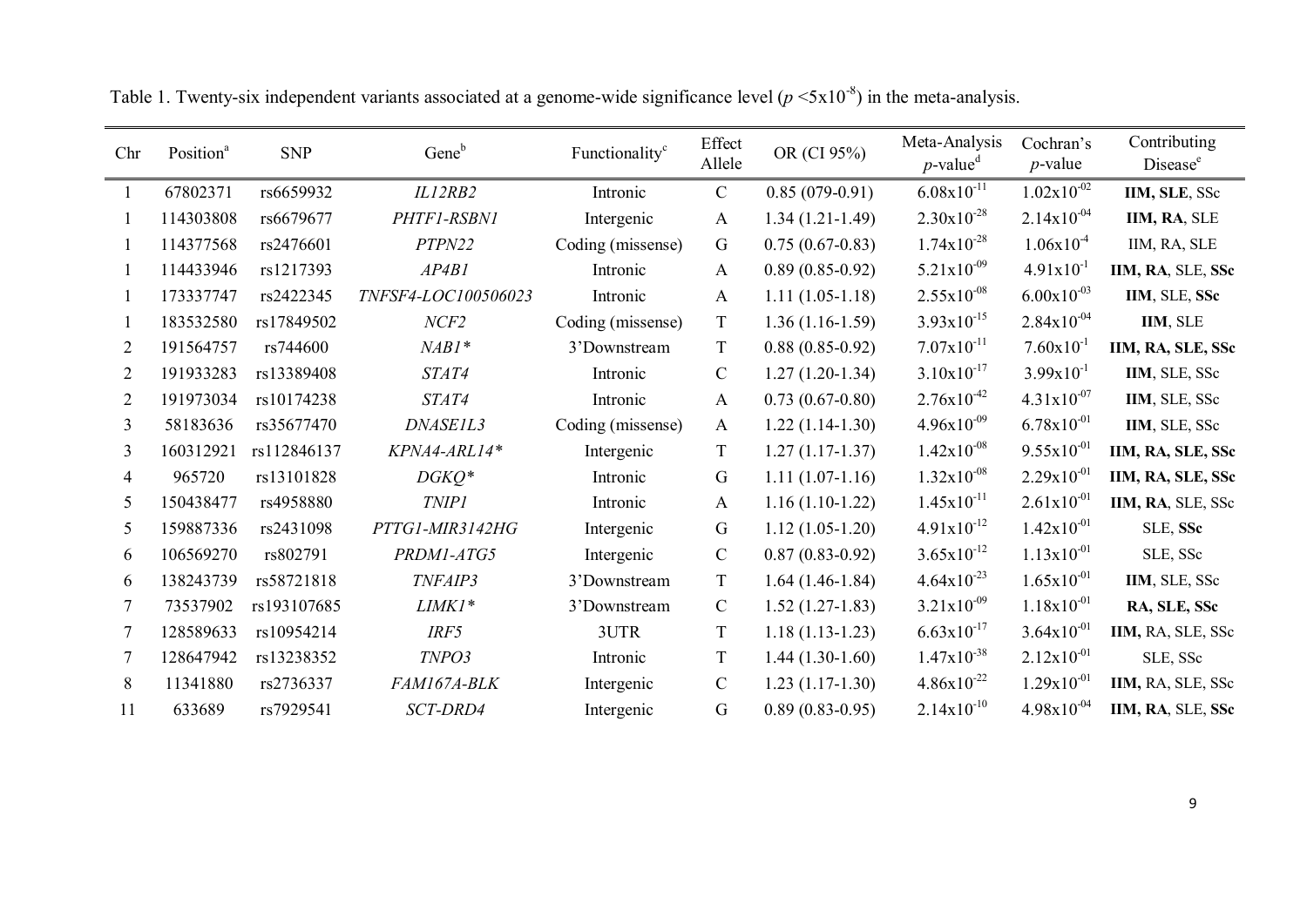| 12 |          | 112871372 rs11066301 | <i>PTPN11</i> | Intronic   |   | $1.11(1.07-1.15)$ | $4.20 \times 10^{-08}$ | $5.86 \times 10^{-01}$ | IIM, SLE, SSc     |
|----|----------|----------------------|---------------|------------|---|-------------------|------------------------|------------------------|-------------------|
|    | 85994484 | rs35929052           | IRF8          | Intergenic |   | $0.83(0.78-0.88)$ | $1.71 \times 10^{-09}$ | $4.69x10^{-01}$        | IIM, SLE, SSc     |
|    | 10462513 | rs11085725           | TYK2          | Intronic   |   | $0.88(0.83-0.92)$ | $2.65 \times 10^{-10}$ | $1.86 \times 10^{-01}$ | IIM, SLE, SSc     |
|    | 50121274 | rs76246107           | PRR12*        | Intronic   |   | $1.28(1.14-1.43)$ | $3.36x10^{-08}$        | $1.50 \times 10^{-02}$ | IIM, SLE, SSc     |
|    | 21985094 | rs5754467            | YDJC          | 5'Upstream | G | $1.20(1.13-1.27)$ | $1.24 \times 10^{-13}$ | $8.59x10^{-02}$        | IIM, RA, SLE, SSc |

<sup>a</sup>According to NCBI build GRCh37/hg19.

<sup>b</sup>Variant localization based on the nearest gene.

<sup>c</sup>Functionality obtained from SNPnexus.<sup>23</sup>

<sup>d</sup>Results of meta-analysis either under a fixed effect if no heterogeneity was found based on Cochran's Q test (*p*-value≥0.05) or under a random effect if heterogeneity was found among studies.

<sup>e</sup>Disease contributing to the association observed by the subset meta-analysis method with ASSET.<sup>25</sup> The diseases for which this locus has never been reported before at genomewide significance level are shown in boldface.

\*Denotes novel *loci* in the study.

Chr: chromosome; OR: odds ratio; CI: confidence interval; IIM: idiopathic inflammatory myopathy; RA: rheumatoid arthritis; SLE: systemic lupus erythematosus; SSc: systemic sclerosis.

All the variants in the table were imputed in at least one of the 18 case-control collections.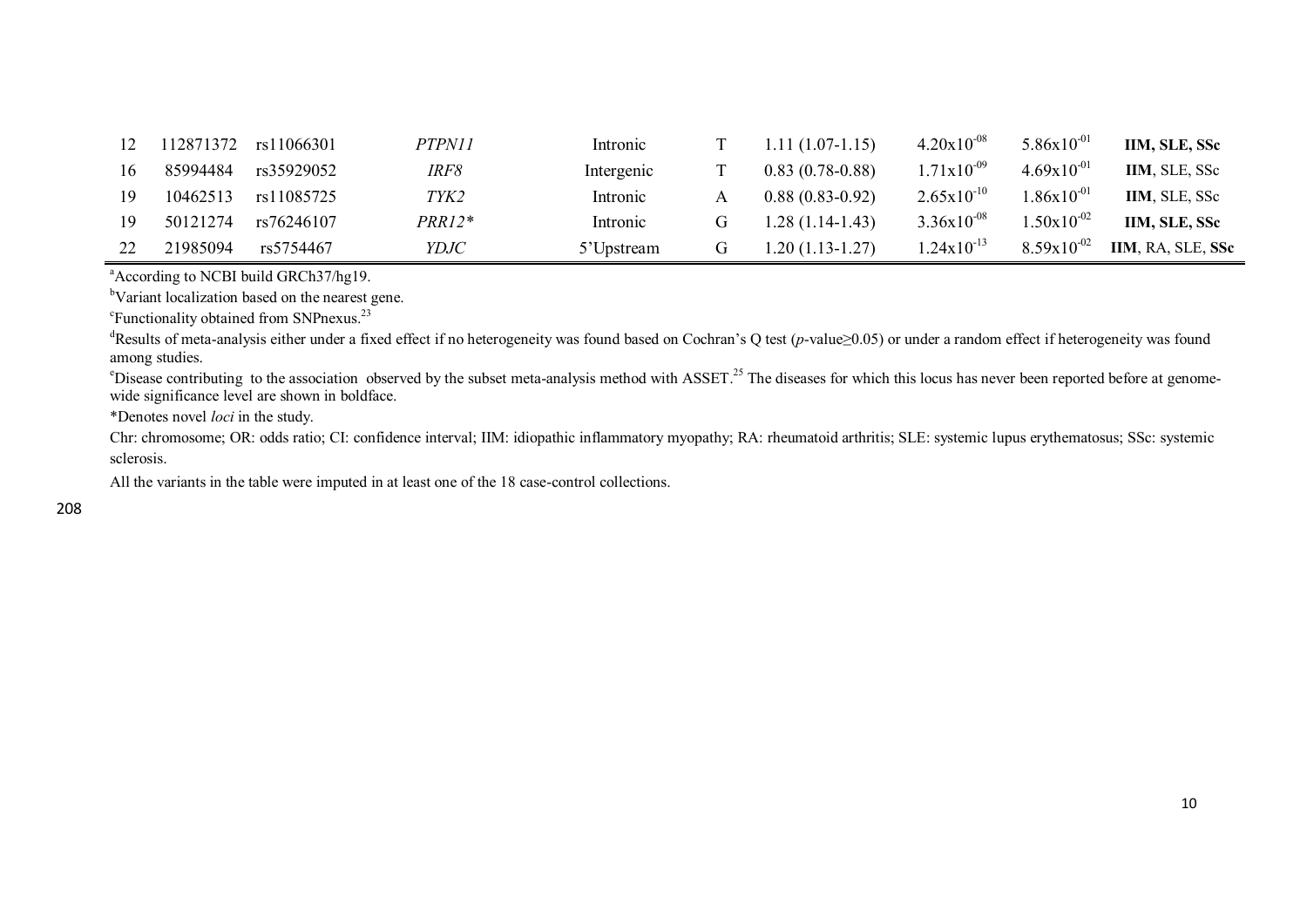### *Associated loci and their functional enrichment on regulatory elements*

 To assess whether the associated variants lie in coding and non-coding regulatory and cell-type-specific elements of the genome, we performed an enrichment analysis with GARFIELD.[39] The results obtained showed marked enrichment patterns mainly in blood cells and skin cells, with 247 significant enrichments  $(p \le 5 \times 10^{-05})$  (Figure S3 and Table S3). Table 2 summarizes the main enrichment results. We found that the majority of associated variants were enriched in DNase I hypersensitivity site (DHS) hotspots in blood, as depicted in Figure 2. This functional category included a repertoire of cells from the immune system, such as B-lymphocytes 218 (Fold enrichment (FE)=11.68, empirical  $p$  ( $pemp$ )<1×10<sup>-05</sup>), T-lymphocytes (FE=10.42, *p*emp<1×10<sup>-05</sup>), including T helper cells (FE=7.81, *p*emp<1×10<sup>-05</sup>), T CD8+ (FE=7.61, *p*emp<sup> $<1\times10^{-05}$ ), natural killer cells (FE=11.36, *p*emp<sup> $<1\times10^{-05}$ ), and monocytes</sup></sup> 221 (FE=8.99, *p*emp < 1×10<sup>-05</sup>). In line with this enrichment, disease-associated SNPs were 222 enriched in enhancers (FE=14.99,  $pemp<1\times10^{-0.5}$ ), within TSS (FE=14.87, *pemp*<1×10<sup>-05</sup>), and on transcription factor binding sites (FE=12.20, *pemp*<1×10<sup>-05</sup>) in the B-lymphocyte cell line GM12878. Additionally, the highest enrichment was 225 observed in the histone modification H3K9ac (FE=14.02,  $pemp<1\times10^{-05}$ ), and 226 H3K27ac (FE=10.81,  $pemp<1\times10^{-0.5}$ ) in the B-lymphocyte cell line, which are positively associated with gene activation. Although these modifications are increased in the promoters of active genes, the latter has been shown to be associated with active enhancers.[40] Moreover, enrichment was observed in H3K4me1,2,3 sites, which usually surround TSS and are also positively correlated with gene expression.[40]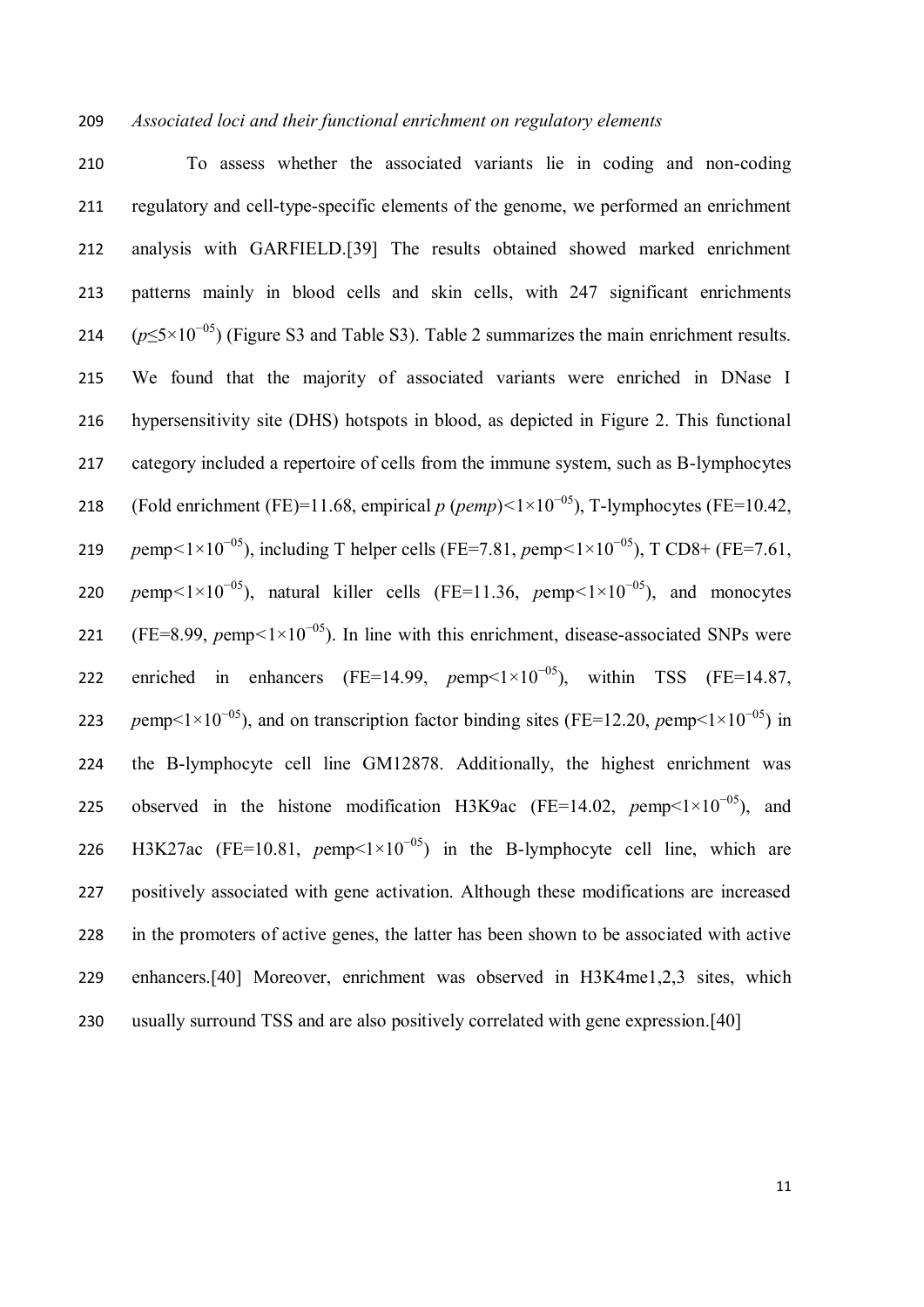| Category <sup>a</sup> | Tissue       | Cell types  | Type                           | NAnnotThesh <sup>b</sup> | NAnnot <sup>c</sup> | NThresh <sup>d</sup> | $N$ (LD-<br>pruned<br>variants $)^e$ | Fold Enrichment | Empirical $p$ -value    |
|-----------------------|--------------|-------------|--------------------------------|--------------------------|---------------------|----------------------|--------------------------------------|-----------------|-------------------------|
|                       |              | GM12878     | Enhancer                       | 13                       | 10,944              | 33                   | 416,420                              | 14.99           | $< 1x10^{-5}$           |
| Chromatin States      | Blood        | GM12878     | <b>TSS</b>                     | 12                       | 10,182              | 33                   | 416,420                              | 14.87           | $\leq 1 \times 10^{-5}$ |
| Footprints            | <b>Blood</b> | GM06990     | Footprints                     | 8                        | 3,153               | 33                   | 416,420                              | 32.02           | $\leq 1 \times 10^{-5}$ |
|                       |              | GM12878     | H3K9ac                         | 21                       | 18,903              | 33                   | 416,420                              | 14.02           | $\leq 1 \times 10^{-5}$ |
|                       |              | GM12878     | H3K27ac                        | 22                       | 25,674              | 33                   | 416,420                              | 10.81           | $\leq 1 \times 10^{-5}$ |
|                       |              | GM12878     | H <sub>2</sub> AF <sub>Z</sub> | 22                       | 25,824              | 33                   | 416,420                              | 10.75           | $1x10^{-5}$             |
| Histone modifications | <b>Blood</b> | GM12878     | H3K4me3                        | 17                       | 25,365              | 33                   | 416,420                              | 8.46            | $1x10^{-5}$             |
|                       |              | GM12878     | H3K4me2                        | 23                       | 34,807              | 33                   | 416,420                              | 8.34            | $5x10^{-5}$             |
|                       |              | GM12878     | H3K4me1                        | 25                       | 39,871              | 33                   | 416,420                              | 7.91            | $1x10^{-5}$             |
|                       |              | GM12878     | H3K79me2                       | 16                       | 25,683              | 33                   | 416,420                              | 7.86            | $< 1x10^{-5}$           |
|                       | <b>Blood</b> | GM06990     | <b>Hotspots</b>                | 23                       | 24,839              | 33                   | 416,420                              | 11.68           | $\leq 1 \times 10^{-5}$ |
| Hotspots              | Skin         | <b>NHEK</b> | Hotspots                       | 25                       | 54,667              | 33                   | 416,420                              | 5.77            | $1x10^{-5}$             |
| Peaks                 | <b>Blood</b> | GM06990     | Peaks                          | 13                       | 6,433               | 33                   | 416,420                              | 25.50           | $\leq 1 \times 10^{-5}$ |
| <b>TFBS</b>           | Blood        | GM12878     | <b>TFBS</b>                    | 19                       | 19,650              | 33                   | 416,420                              | 12.20           | $1x10^{-5}$             |

Table 2. Summary of the most enriched functional annotations for the SNPs associated in the meta-analysis at a genome-wide significance threshold  $(p \le 5x10^{-8})$ .

<sup>a</sup>Functional categories from the Encode<sup>28</sup> and Roadmap Epigenomics.<sup>29</sup>

<sup>b</sup>Number of LD-pruned annotated variants passing the meta-analysis threshold.

<sup>c</sup>Number of LD-pruned annotated variants in the reference dataset UK10K project.

<sup>d</sup>Number of LD-pruned variants passing the meta-analysis threshold.

<sup>e</sup>Number of LD-pruned variants in the reference dataset UK10K project.

GM12878: B-Lymphocyte; GM06990: B-lymphocyte, lymphoblastoid; NHEK: Normal Human Epidermal Keratinocytes; LD: Linkage disequilibrium; TSS: Transcription Start Site; TFBS: Transcription Factor Binding Sites.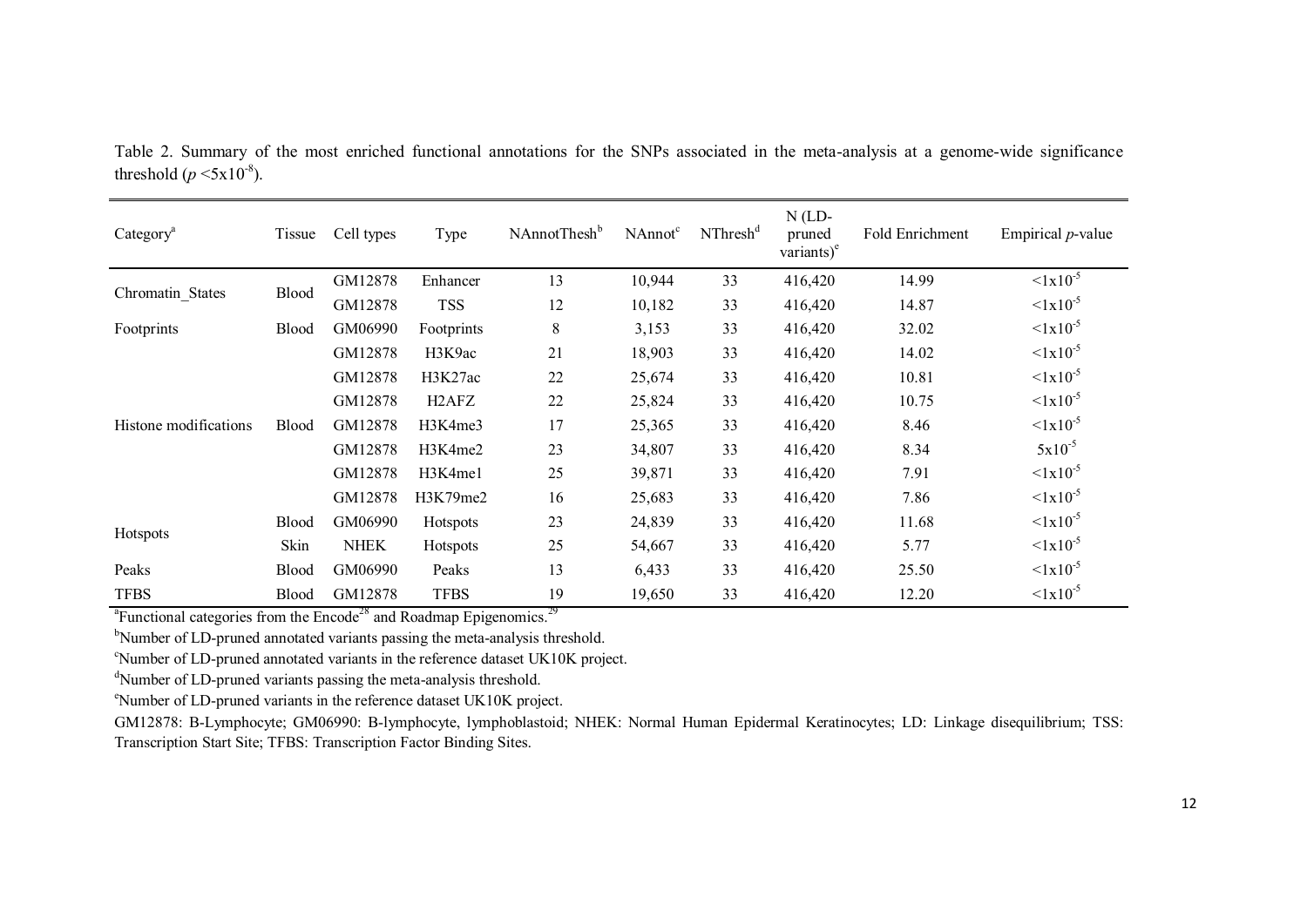# *Expression quantitative trait loci (eQTL) and associated variants*

 *In silico* analysis of eQTLs revealed the role of 16 of the lead SNPs as eQTLs in whole blood, lymphoblastoid cell lines, transformed lymphocytes, skeletal muscle and transformed fibroblasts derived from European individuals from HaploReg v.4.1[28] (Table 3 and Table S4). Focusing on new associated variants, the SNP rs744600 236 modifies *NAB1* gene expression in lymphoblastoid cell lines  $(p=1.30x10^{-34})$ , whereas the T allele increases *HIBCH* expression in skeletal muscles  $(p=8.09x10^{-07})$ . The G 238 allele of rs13101828 increases *DGKQ* expression in whole blood  $(p=3.29 \times 10^{-45})$ , 239 lymphocytes  $(p=5.23x10^{-19})$ , fibroblasts  $(p=4.44x10^{-06})$ , lung cells  $(p=8.42x10^{-28})$  and several other tissues. The A allele of rs76246107 can reduce *ALDH16A1* expression in 241 lung cells  $(p=6.45x10^{-06})$ , and the protein encoded by this gene is involved in oxidoreductase activity. Reassuringly, 14 of the 16 (87%) reported eQTLs showed a physical interaction between the SNP and the promoter of 15 of the genes affected by the eQTLs (Table 3), as suggested by Capture HiC (C-HiC) data (Table S5). These independent evidences propose a mechanistic approach to understand the modulation of gene expression.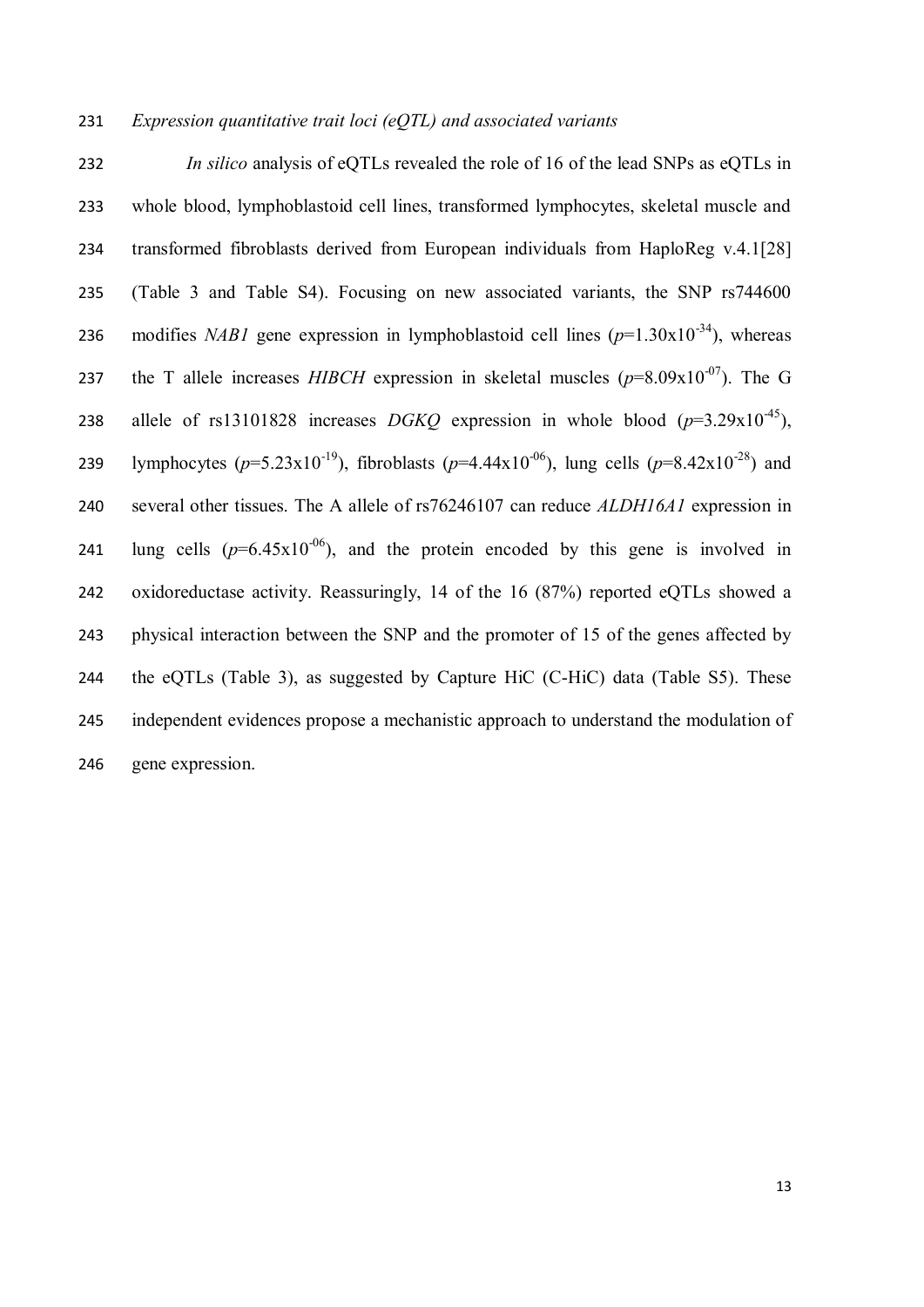| <b>SNP</b>  | Allele                     | Source          | Gene           | Tissue                         | $p$ -value             |
|-------------|----------------------------|-----------------|----------------|--------------------------------|------------------------|
| rs6659932*  | $\mathcal{C}$              | GTEx2015 v6     | IL12RB2        | Whole blood                    | $3.72 \times 10^{-11}$ |
| rs6679677*  | $\mathbf{A}$               | Westra 2013     | PTPN22         | Whole blood                    | $4.84x10^{-10}$        |
| rs2476601*  | G                          | Westra2013      | PTPN22         | Whole blood                    | $3.36x10^{-10}$        |
|             |                            | GTEx2015 v6     | AP4B1          | Skeletal muscle                | $5.45x10^{-07}$        |
|             |                            | GTEx2015 v6     | HIPK1          | Whole blood                    | $7.71 \times 10^{-09}$ |
| rs1217393*  | $\mathbf{A}$               | Westra 2013     | <b>PHTF1</b>   | Whole blood                    | $9.56x10^{-05}$        |
|             |                            | Westra 2013     | PTPN22         | Whole blood                    | $2.67x10^{-10}$        |
|             |                            | Westra 2013     | <b>RSBN1</b>   | Whole blood                    | $1.41x10^{-10}$        |
| rs744600*   | T                          | GTEx2015 v6     | <b>HIBCH</b>   | Skeletal muscle                | $8.09x10^{-07}$        |
|             |                            | Lappalainen2013 | NAB1           | Lymphoblastoid cell line       | $1.30x10^{-34}$        |
| rs13389408  | $\mathcal{C}$              | GTEx2015 v6     | <b>GLS</b>     | Skeletal muscle                | $3.42 \times 10^{-09}$ |
|             |                            | Westra 2013     |                | Whole blood                    | $2.98x10^{-07}$        |
| rs35677470* | $\mathbf{A}$               | GTEx2015 v6     | <b>PXK</b>     | Skeletal muscle                | $7.08 \times 10^{-06}$ |
|             |                            |                 |                | Whole blood                    | $9.28 \times 10^{-45}$ |
|             | G                          |                 |                | Transformed lymphocytes        | $1.21 \times 10^{-23}$ |
| rs13101828  |                            | GTEx2015 v6     | <b>DGKQ</b>    | <b>Transformed fibroblasts</b> | $9.78 \times 10^{-07}$ |
|             |                            |                 |                | Lung                           | $8.42x10^{-28}$        |
| rs4958880*  | $\mathbf{A}$               | Westra 2013     | <b>TNIP1</b>   | Whole blood                    | $1.09x10^{-03}$        |
| rs10954214* | $\mathbf T$                | GTEx2015 v6     | IRF5           | Whole blood                    | $2.56x10^{-16}$        |
|             |                            | Lappalainen2013 |                | Lymphoblastoid cell line       | $7.54x10^{-31}$        |
| rs13238352* | $\mathbf T$                | Lappalainen2013 | IRF5           | Lymphoblastoid cell line       | $2.88 \times 10^{-13}$ |
|             |                            |                 | FAM167A        | Whole blood                    | $2.90x10^{-26}$        |
|             |                            |                 | <b>FAM167A</b> | <b>Transformed fibroblasts</b> | $1.90x10^{-18}$        |
| rs2736337*  | $\mathbf C$<br>GTEx2015 v6 |                 | <b>FAM167A</b> | Transformed lymphocytes        | $2.10x10^{-15}$        |
|             |                            |                 | <b>BLK</b>     | Whole blood                    | $5.30x10^{-13}$        |

Table 3. Summary of the eQTL results in European samples for the SNPs independently associated in the meta-analysis.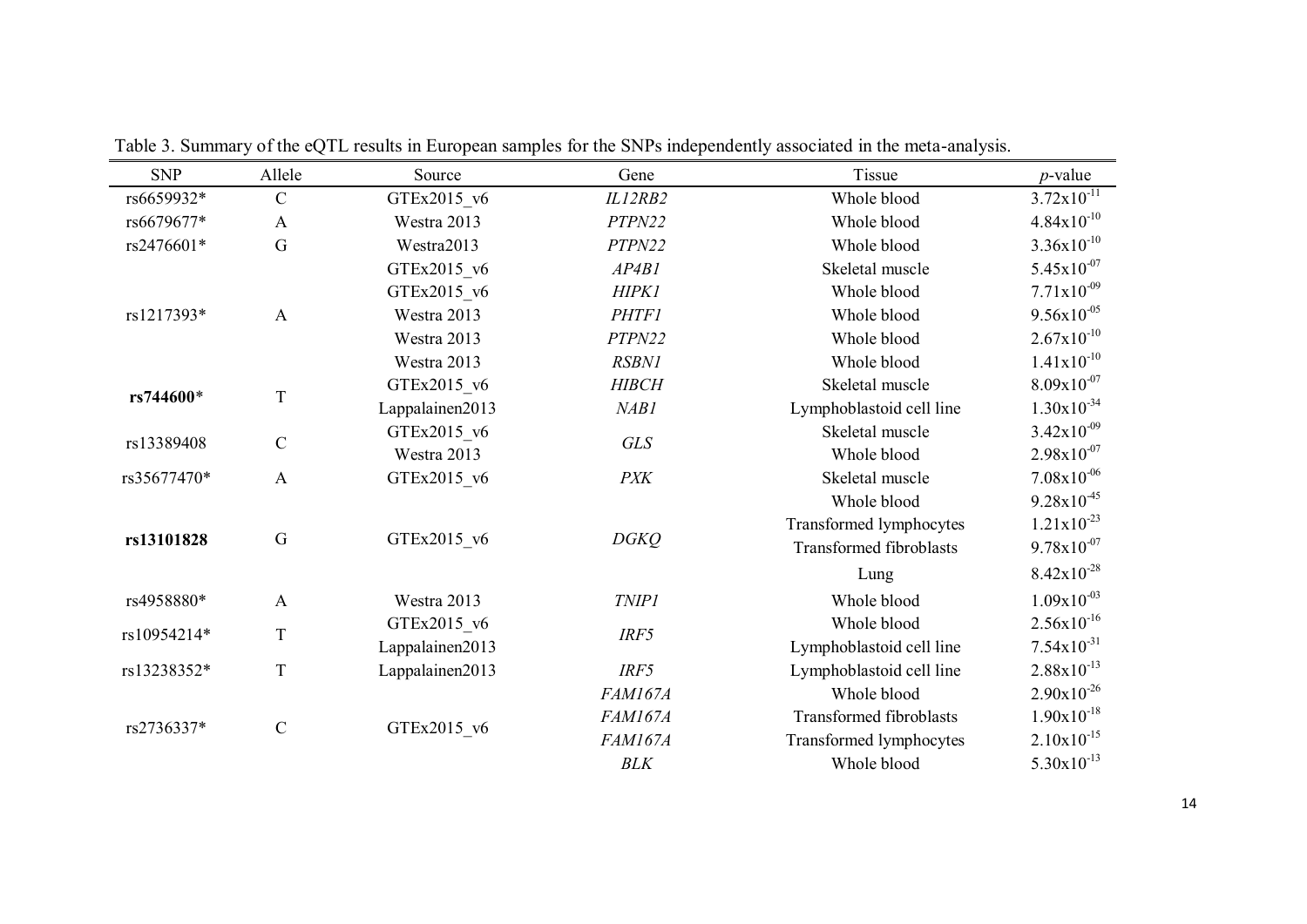| rs2736337*    |   |             | <b>BLK</b>      | <b>Transformed fibroblasts</b> | $1.30x10^{-11}$        |
|---------------|---|-------------|-----------------|--------------------------------|------------------------|
|               | C | GTEx2015 v6 | BLK             | Transformed lymphocytes        | $3.30x10^{-06}$        |
| rs7929541*    | C | GTEx2015 v6 | TMEM80          | <b>Transformed fibroblasts</b> | $1.22 \times 10^{-11}$ |
| rs11085725*   |   |             | TYK2            | Whole blood                    | $2.30x10^{-06}$        |
|               |   | GTEx2015 v6 | <b>TMED1</b>    | Whole blood                    | $8.80x10^{-06}$        |
| $rs76246107*$ | Α | GTEx2015 v6 | <i>ALDH16A1</i> | Lung                           | $6.45x10^{-06}$        |
| rs5754467*    | G | GTEx2015 v6 | UBE2L3          | Whole blood                    | $4.68x10^{-06}$        |

New associated SNPs found in our meta-analysis are shown in boldface: rs744600 and rs13101828 associated with Systemic Sclerosis, Systemic Lupus Erythematosus, Rheumatoid Arthritis and idiopathic inflammatory myopathy; rs76246107 associated with Systemic Sclerosis, Systemic Lupus Erythematosus and idiopathic inflammatory myopathy. \*Designates those SNPs where a physical interaction has been observed in Promoter Capture HiC data in relevant immune cells.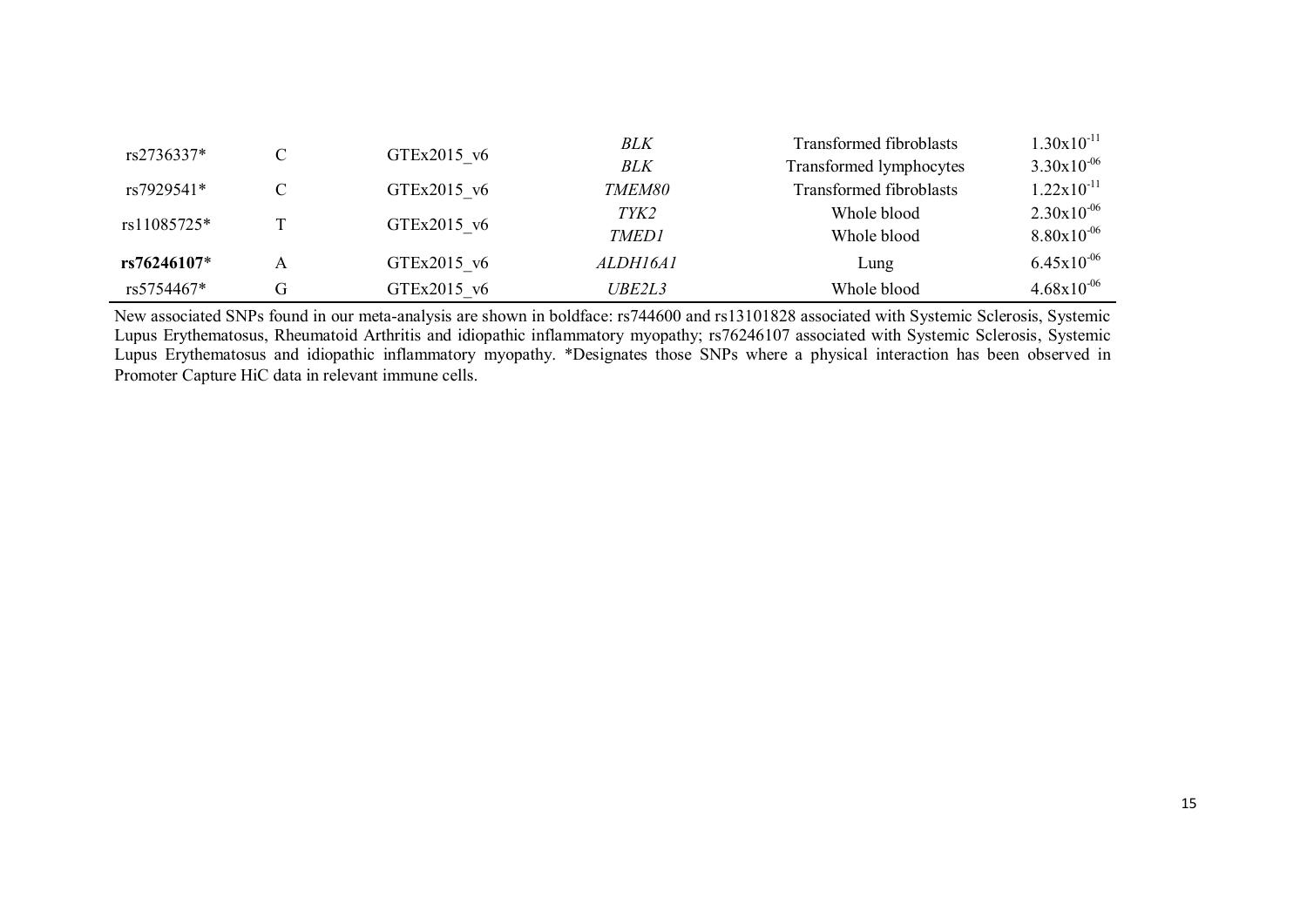Genetic associations have the potential to improve the rates of success in the development of new therapies.[41] We assessed if the protein-products from disease associated eQTLs and their direct protein-protein interaction (PPI) partners were enriched with pharmacologically active targets (Table S6 and Table S7). We identified as eQTLs and PPIs 608 proteins for SSc, 630 for SLE, 632 for IIM, and 413 for RA, based on data on drugs at any stage of development collected from the Open Targets Platform (Table S8).[32] Using this information, we found for SSc that 23 out of 73 (32%) proteins are targeted by drugs being studied for the disease (OR=16.80, *p*-256 value=1.41x10<sup>-18</sup>). Similarly, 7 out of 25 (28%) proteins related to IIM and 13 out of 146 (9%) proteins related to SLE are addressed by drugs in consideration for IIM and 258 SLE (OR=13.40, *p*-value=4.62x10<sup>-06</sup>, OR=3.38, *p*-value=2.85x10<sup>-04</sup>, respectively) (Table S9).

#### **Discussion**

 In the present study we identified five unreported shared *loci* associated with systemic seropositive rheumatic IMIDs. This is the first large-scale meta-analysis, including more than 11,000 cases and 19,000 non-overlapping controls aiming to improve our knowledge regarding the genetic resemblances among these conditions.

 Our results show that 85% of the associated variants were shared by at least three diseases. Interestingly, for several known RA susceptibility *loci* the contribution of RA was limited. In this case, most of the associated variants were independent to the ones previously reported. Among the new associated SNPs, the signals mapping to *NAB1*, *DGKQ* and *KPNA4-ARL14* were associated to all of the diseases under study. NAB proteins are known to interact with early growth response (EGR) family members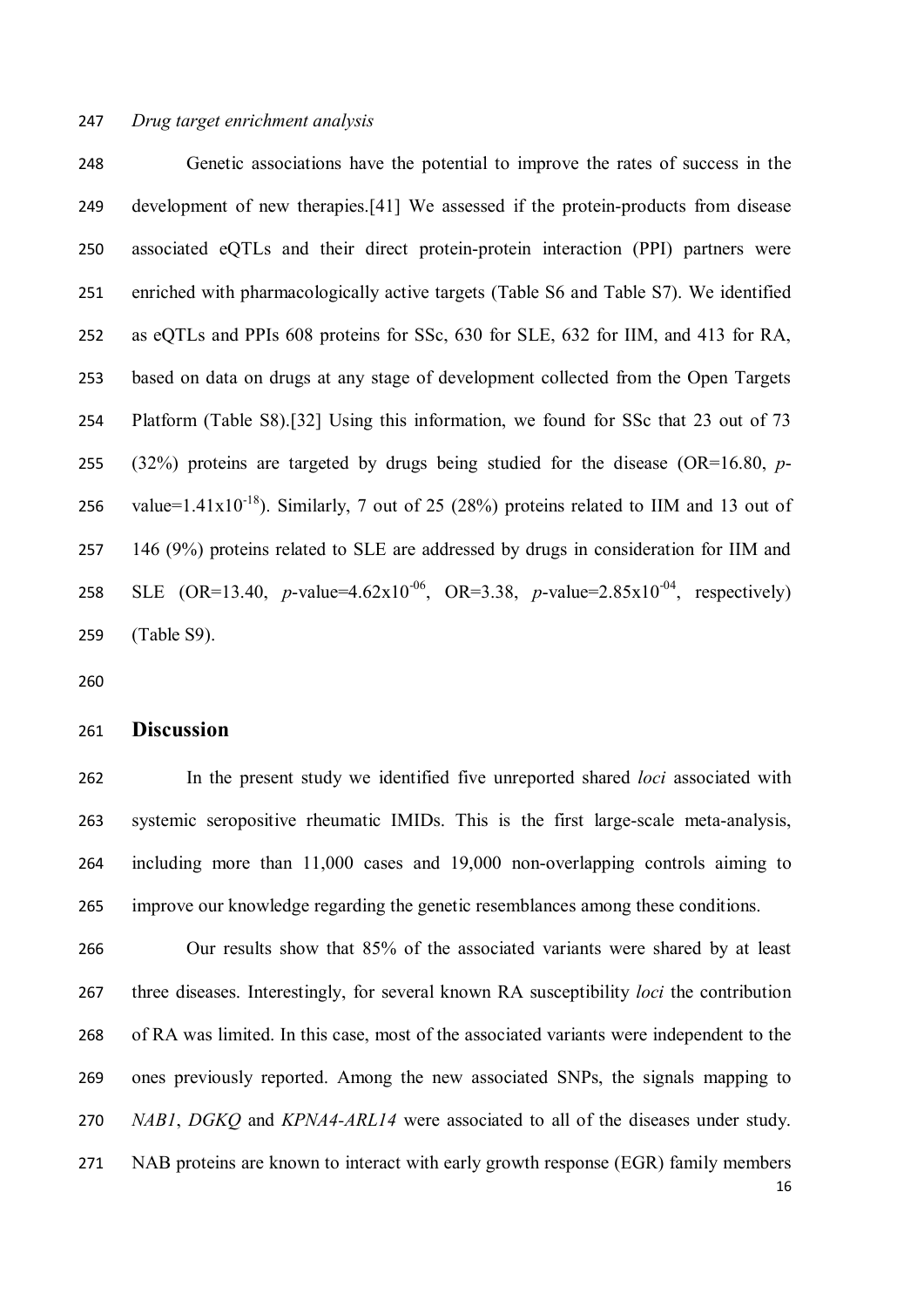and act as corepressors induced by type I interferons (IFN).[42] The 'IFN signature'– has been previously described in these diseases.[43-46] Interestingly, two IFN regulatory factors –*IRF5* and *IRF8*– previously associated to the conditions under study, were associated in the meta-analysis. Additionally, the associated SNP is an eQTL in lymphoblastoid cell line, which evidences its role in disease pathogenesis. The DGKQ protein mediates cell signal transduction and can indirectly enhance the epidermal growth factor receptor (EGFR) signaling activity.[47] This pathway regulates cell proliferation and migration, and its expression is augmented in the vasculature of SSc patients with pulmonary involvement.[48] Moreover, the risk allele was associated with an increased expression of the gene in lymphocytes, fibroblasts and lung. In the same line, this gene was associated with Sjögren's syndrome, a related connective tissue disease.[49] The protein encoded by the gene *ARL14* is a GTPase involved in the recruitment of MHC class II containing vesicles and control the movement of dendritic cells (DCs) along the actin cytoskeleton.[50] The protein LIMK1 regulates many actin- dependent processes, including the assembly of the immune synapse between T cells and antigen presenting cells, an expected biological process involved in seropositive IMIDs. Remarkably, rs193107685 and rs112846137 interact physically with the promoters of the genes *LIMK1* and *ARL14*, respectively, in DCs (Figure S4). The gene *PRR12* has been previously associated with fibrinogen concentrations.[37] Fibrinogen is considered a high-risk marker for vascular inflammatory diseases and is considered an accurate predictor of cardiovascular diseases.[38, 51] Moreover, this molecule is an active player in the coagulation cascade, responsible for the spontaneous formation of fibrin fibrils. Cardiovascular events and fibrosis are the most life-threatening complications described in SSc, IIM, and SLE.[52-54]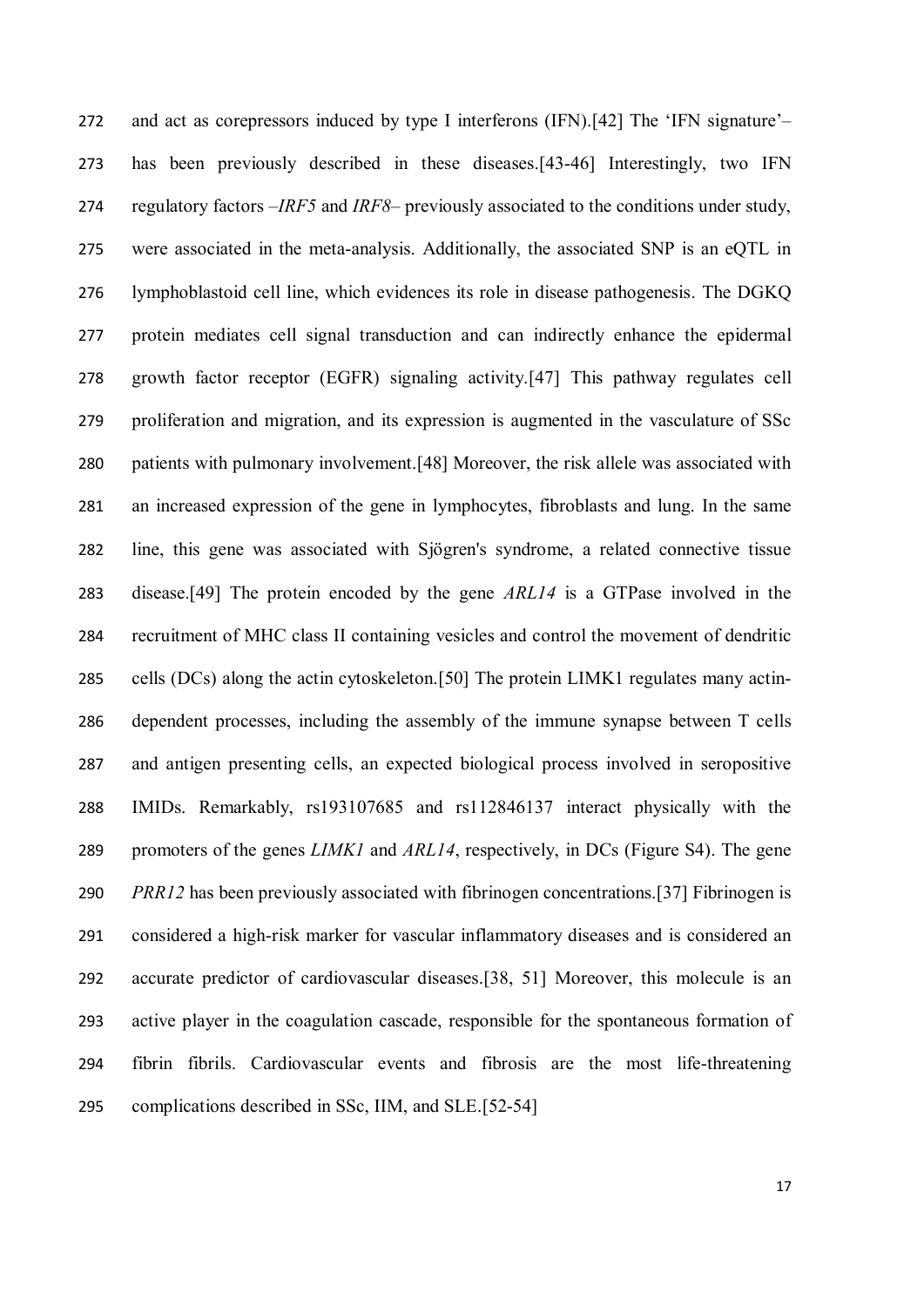The associated SNPs are highly enriched in functional categories in B and T cells, natural killer and monocytes, highlighting the relevance of these cells in systemic seropositive rheumatic IMIDs. Beyond whole blood, the skin is the other tissue with significant functional categories, which is not surprising given the nature of these connective tissue diseases. Moreover, epithelial cells could transdifferentiate into mesenchymal cells and eventually contribute in fibrotic processes.[55] Moreover, SSc patients are usually stratified according to the extent of skin involvement.[43] On the other hand, the histone modifications observed are consistent with the ones reported in previous studies, where histone hyperacetilation have been described in synovial tissues in RA, in B cells in SSc, and in CD4+ T cells in SLE.[40] Finally, the independent associated SNPs have significant eQTLs in relevant tissues (Table 3) and *in silico* data from promoter capture HiC experiments showed the potential mechanisms in which most eQTLs modulate gene expression. Interestingly, all new associated SNPs interact with the promoters of surrounding genes, suggesting them as putative candidates with a role in the pathophysiology of these conditions (Figure S4 and Table S5).

 The prevalence of SSc, SLE, and IIM is low and there are no specific treatments for these diseases in comparison with RA; therefore, given our current knowledge on the use of genetic findings in drug target validation and drug repurposing, we evaluated if drugs currently indicated for RA had the potential to be used in any of the other IMIDs under study. Our meta-analysis revealed that ten *loci* overlap with known RA risk genes. For instance, the gene-product of *TYK2* is targeted directly by Tofacitinib, which inhibits janus kinases (https://www.drugbank.ca/drugs/DB08895) or indirectly through the interleukin 6 (IL-6) family signaling pathway by targeting the IL6 receptor with Tocilizumab (https://www.drugbank.ca/drugs/DB06273). Both drugs are currently indicated for moderate to severe RA patients who respond poorly to disease-modifying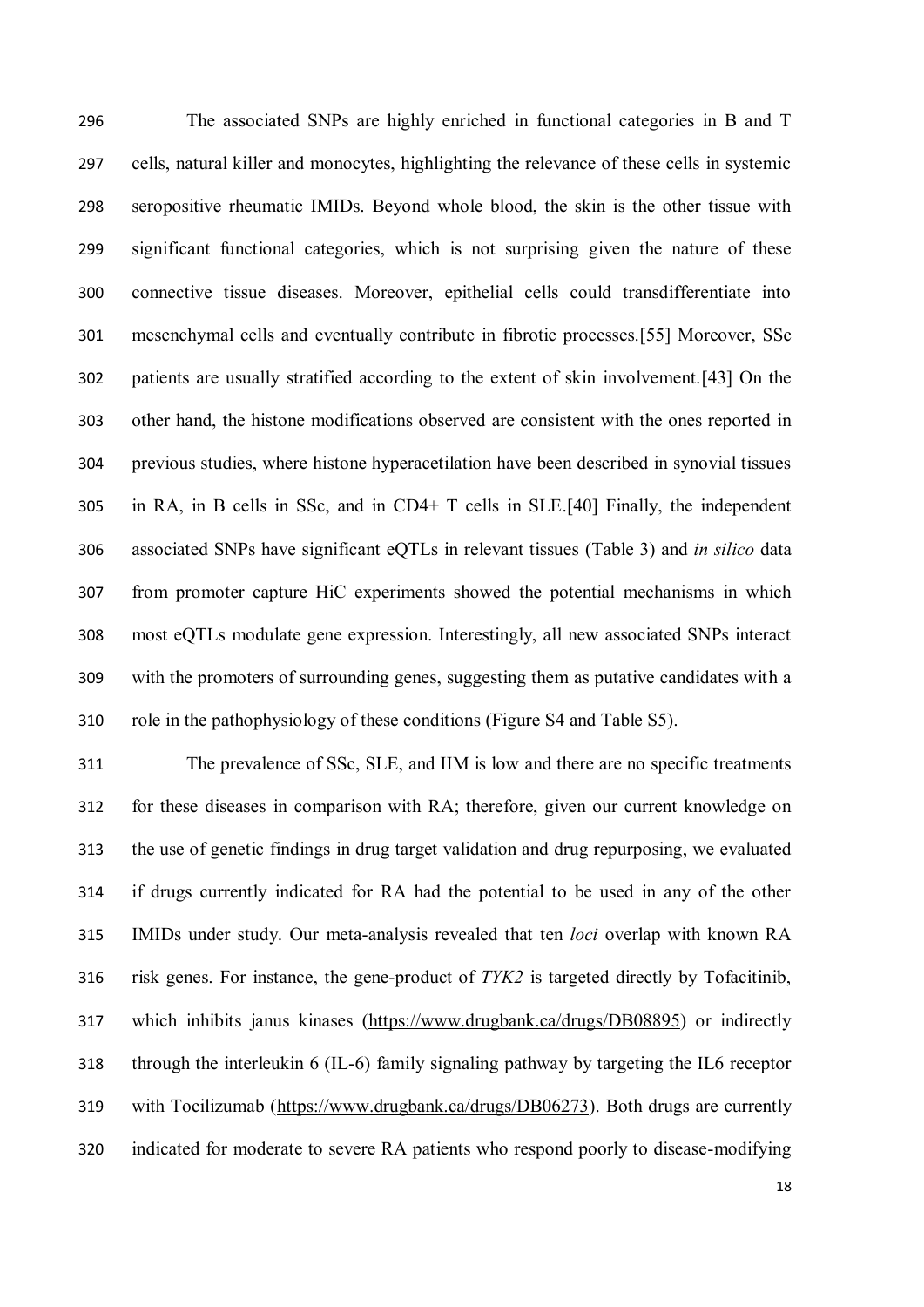anti-rheumatic drugs. As *TYK2* is associated with SSc, SLE and IIM, it is a good candidate for therapy repositioning in these diseases. As a proof of concept, Tofacitinib is currently on trial for SLE (clinical trial identifier NCT02535689), SSc (NCT03274076) and Dermatomyositis (NCT03002649). Overall, we found that five of the *loci* identified in our meta-analysis interact with 17 genes that are considered drug targets, six of which are used for the treatment of these diseases (Table 4). Another interesting candidate for drug repurposing is Imatinib, a kinase inhibitor that targets ABL1, which interacts with the gene product of BLK, a known locus associated with SSc and RA (Table 4). Imatinib is currently being tested for SSc (NCT00555581) and RA (NCT00154336).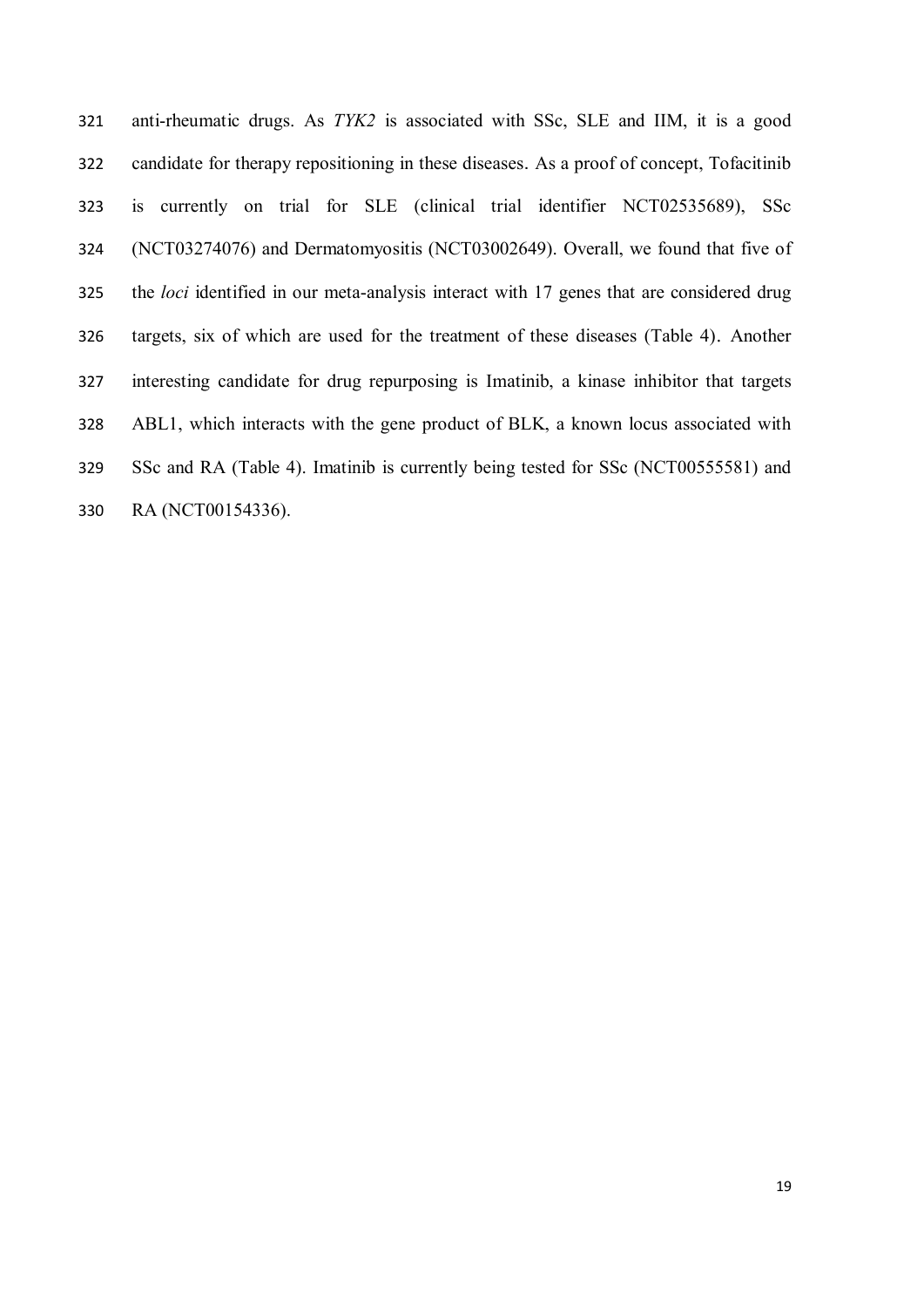| <b>Associated SNP</b> | Gene product | Association results <sup>a</sup> | Drugs <sup>b</sup> | Targets                        | Disease indication <sup>c</sup> |
|-----------------------|--------------|----------------------------------|--------------------|--------------------------------|---------------------------------|
|                       |              |                                  | Canakinumab        | IL1B                           | RA                              |
| rs6659932             | IL12RB2      | IIM, SLE, SSc                    | Anakinra           | IL1R1                          | RA                              |
|                       |              |                                  | Tofacitinib        | <b>JAK</b> kinases             | RA                              |
| rs13389408            | <b>GLS</b>   | IIM, SLE, SSc                    | Azathioprine       | <b>PPAT</b>                    | RA, SLE                         |
| rs13101828            | <b>DGKQ</b>  | IIM, RA, SLE, SSc                | Orlistat           | <b>LIPF</b>                    |                                 |
|                       |              |                                  | Nintedanib         | <b>PDGFRB</b>                  | SSc                             |
|                       |              |                                  | Dasatinib          | <b>BLK</b>                     | --                              |
|                       |              |                                  | Imatinib           | ABL1                           | --                              |
| rs2736337             | FAM167A-BLK  | IIM, RA, SLE, SSc                | Osimertinib        | <b>EGFR</b>                    |                                 |
|                       |              |                                  | Vandetanib         | EPHA1                          |                                 |
|                       |              |                                  | Fingolimod         | S <sub>1</sub> PR <sub>1</sub> |                                 |
|                       |              |                                  | <b>Bosutinib</b>   | <b>SRC</b>                     | --                              |
|                       |              |                                  | Tofacitinib        | <b>JAK</b> kinases             | RA                              |
|                       |              |                                  | Tocilizumab        | IL6R                           | RA                              |
| rs11085725            | TYK2         | IIM, SLE, SSc                    | Interferon Apha-2B | <b>IFNAR1</b>                  | --                              |
|                       |              |                                  | Idelalisib         | PIK3CD                         |                                 |
|                       |              |                                  | Ruxolitinib        | JAK1                           |                                 |

Table 4. Summary of the plausible target gene products with drug indications in systemic IMIDs.

<sup>a</sup>Based on our meta-analysis, diseases contributing to the observed association. The diseases where the association of this variant has never been reported before at genome-wide significance level are shown in boldface.

<sup>b</sup>Drugs from the OpenTarget platform with their corresponding target.

<sup>c</sup>Current indication of the reported drug. Non-immune mediated diseases were omitted.

SSc: Systemic sclerosis; IIM: Idiopathic inflammatory myopathy; SLE: Systemic lupus erythematosus; RA: Rheumatoid arthritis.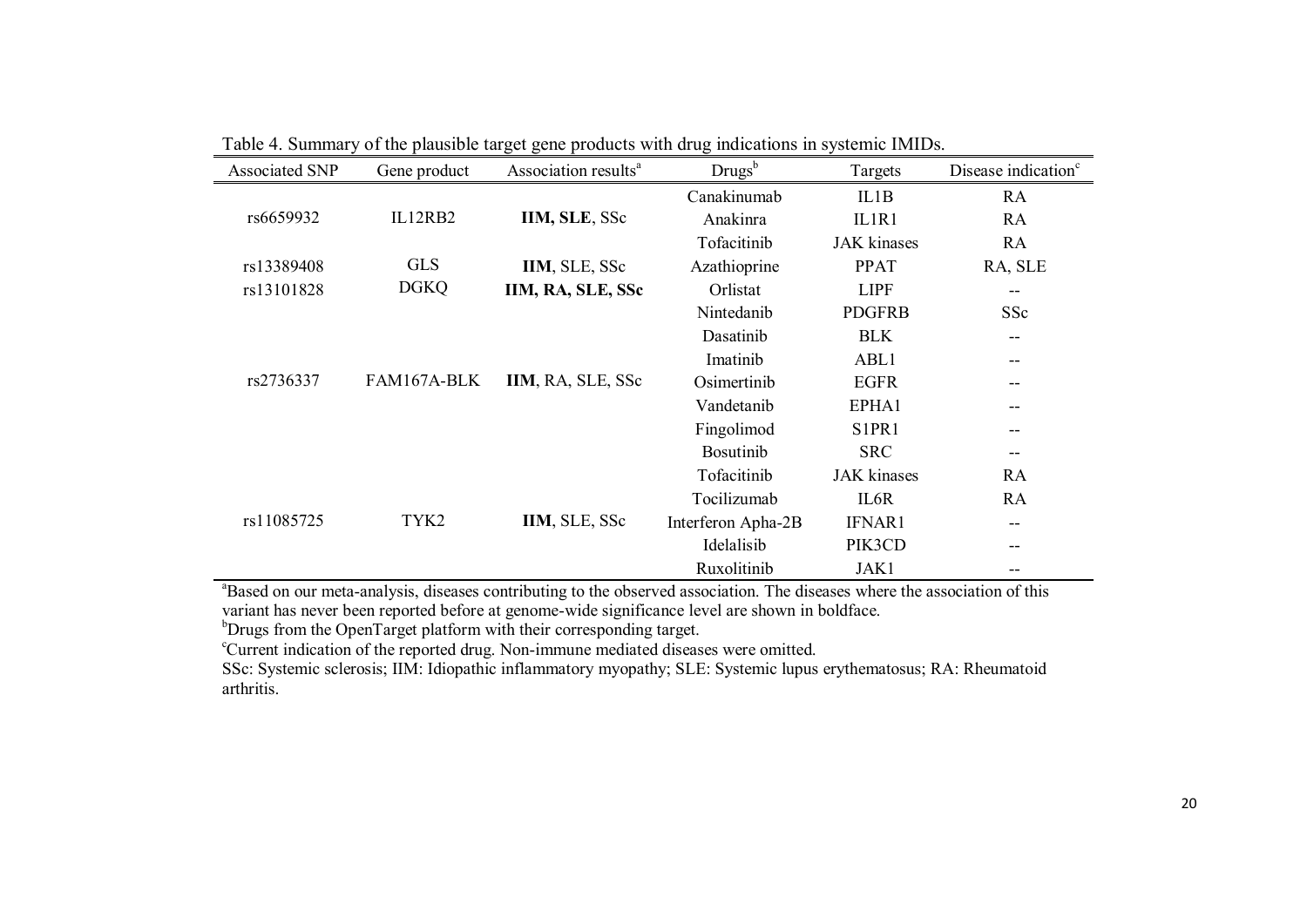As compared to previous cross-phenotype studies of autoimmune diseases, our study has the strength of analyzing systemic seropositive rheumatic diseases, which is a consistent clinical phenotype than in the diseases investigated previously, where mixed seropositive and seronegative diseases were analyzed, and combining systemic and organ-specific diseases.[8, 9] The study of a more homogenous phenotype allowed us to determine that the type I IFN signaling pathway and its regulation play a more prominent role in these conditions than in others, based on the associations observed in *NAB1*, *TYK2*, *PTPN11*, *IRF5*, and *IRF8*. Additionally, we performed a genome-wide scan to identify shared genetic etiologies, as opposed to the study performed by Ellinghaus *et al.* whose analyses were limited to the 186 autoimmune disease-associated *loci* implemented in the Immunochip platform. The study performed by Li *et al.* –which was also a meta-analysis of GWAS data– was focused on pediatric autoimmune diseases, whereas our study was on a new combination of diseases in adult population.

 In summary, this is the first study to investigate shared common genetic variation in four systemic seropositive rheumatic IMIDs in adults. We identified 26 genome-wide significant independent *loci* associated with at least two diseases, of which five *loci* had not been reported before. The shared risk variants and their likely target genes are functionally enriched in relevant immune cells and significantly enriched in drug targets, indicating that it may assist drug repositioning among genetically related diseases based on genomics data.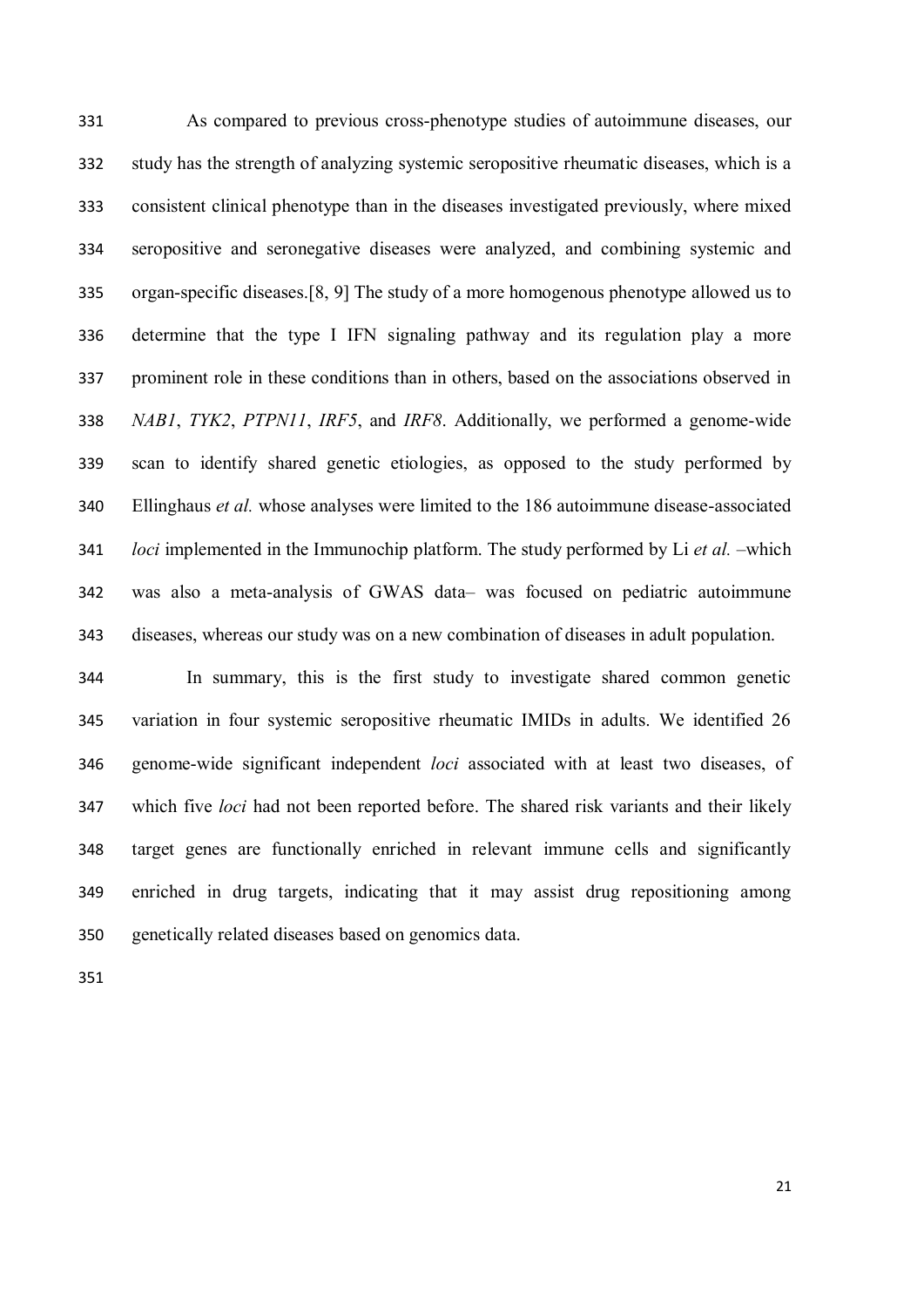## **Competing interests**

The authors declare no competing interests.

### **Contributorship**

- Data providers: F.W.M., W.C., T.P.O, R.G.C., J.V., L.G.R., K.D., L.R.W., I.E.L., L.
- M.P., A.M.R., S.R.Y., A.S.O., T.R.R., D.A.I., H.C., W.E.R.O., P.S., B.P, A.L., J.A.L.,
- C.I.A., C.D., D.H.J., P.P., H.V., on behalf of the Myositis Genetics Consortium; O.G.,
- B.R., J.E.M., B.Z.A., R.P.M., M.J.C., M.C.V., A.E.V., A.J.S., J.C.B, P.L.C.M.R., R.S.,
- A.I., R.A.O., G.R., N.H., C.P.S., N.O.C., M.A.G.G, M.G.E., P.A., J.V.L., A.H., R.H.,
- V.S., F.D.K., F.H., M.M.C., R.M., P.S., R.W., A.K., H.K., E.D.B, T.W., L.K., L.B.,
- R.S., B.A.L., A.M.H.V., P.C., J.V., M.H., A.T.L., J.Y., Y.H., S.F.W., F.M.W., L.H.,
- J.L.N., S.K.A, S.A., P.G., F.K.T., B.P.C.K., F.C.A, on behalf of the Scleroderma
- Genetics Consortium; QC and imputation in the contributing studies: M.A.H., M.K.,
- D.G.S.; Functional and drug enrichment analysis: M.A.H., M.K.; Meta-analysis, tables
- and figures: M.A.H., M.K., D.G.S.; Drafting and approved version of the manuscript:
- M.A.H., M.K., D.G.S., C.W., A.F., P.K.G., L.P., J.W., T.V., M.E.A.R., M.D.M., J.M.,
- F.W.M., W.C., T.P.O, R.G.C., J.V., L.G.R., K.D., L.R.W., I.E.L., L. M.P., A.M.R.,
- S.R.Y., A.S.O., T.R.R., D.A.I., H.C., W.E.R.O., P.S., B.P, A.L., J.A.L., C.I.A., C.D.,
- D.H.J., P.P., H.V.; Study design and management: M.A.H., M.K., J.M.
- 

# **Acknowledgements**

 We would like to thank Sofia Vargas, Sonia García, and Gema Robledo for their excellent technical assistance, as well as Dr. Carlos Flores, Dr. Maria Pino-Yanes, Dr. Elaine Remmers and Dr. Doug Bell for their outstanding advice. Additionally, we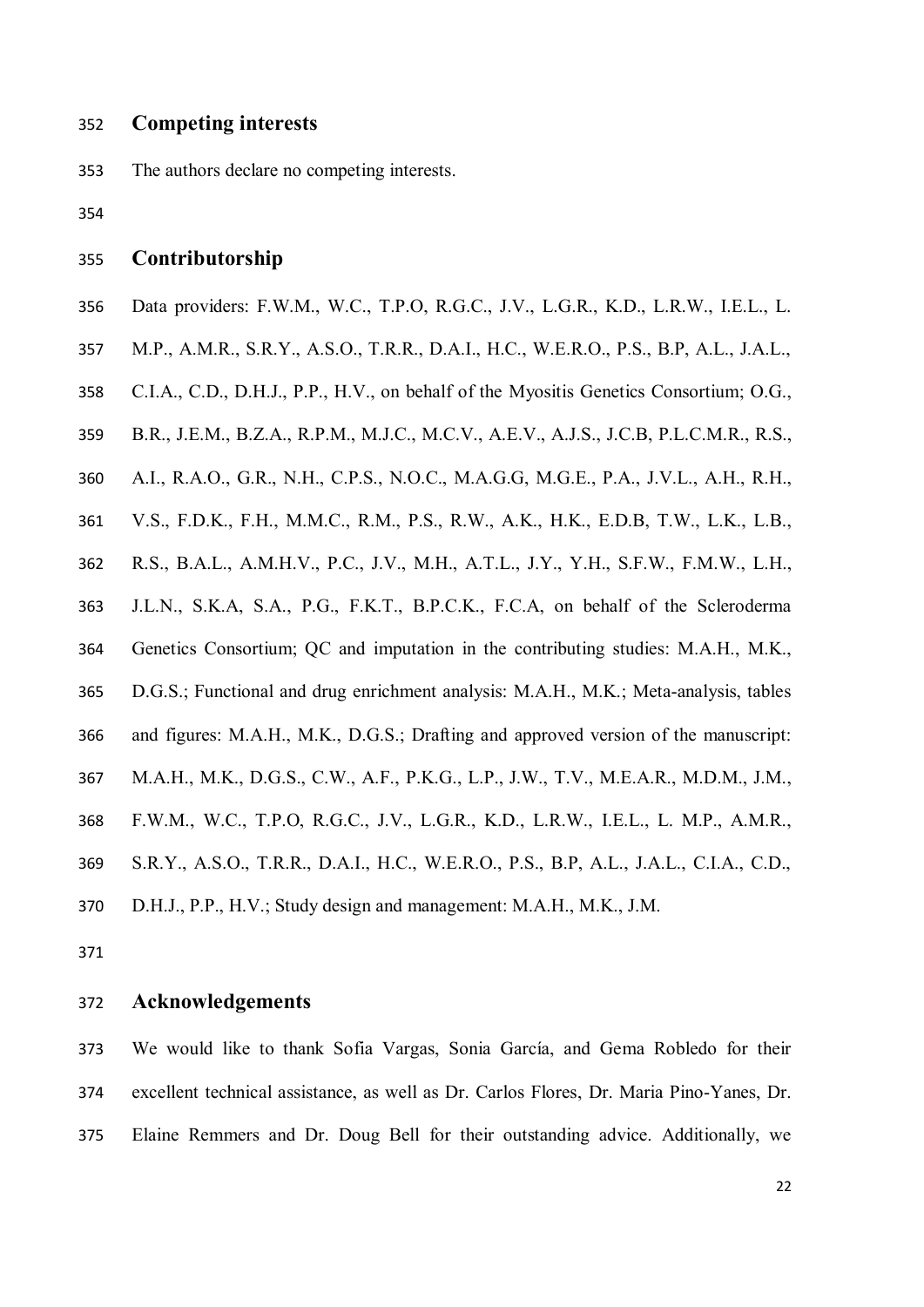would like to thank all the patients and healthy controls for their essential collaboration and the MYOGEN consortium for the provision of data. The results reported in this study were presented in the Genomics of Common Diseases 2017 conference and in EULAR 2018 (Acosta-Herrera M, Kerick M, González-Serna D *et al.* Ann Rheum Dis 2018; 77 Supp 2).

#### **Funding**

 Funded by EU/EFPIA Innovative Medicines Initiative Joint Undertaking PRECISESADS (115565), The Spanish Ministry of Economy Industry and Competitiveness (SAF2015-66761-P), The Regional Ministry of Innovation, Science and Technologies of the Andalusian Regional Government (P12-BIO-1395), and Juan de la Cierva fellowship (FJCI-2015-24028). This research was supported in part by the Intramural Research Program of the NIH, National Institute of Environmental Health Sciences.

## **Ethical approval information**

 This study was conducted using available data included in previously published GWAS (Supplementary references 1-6).

# **Data availability**

 Summary statistics of the global meta-analysis generated and analyzed in the current study are available from the corresponding author on reasonable request.

**Key messages**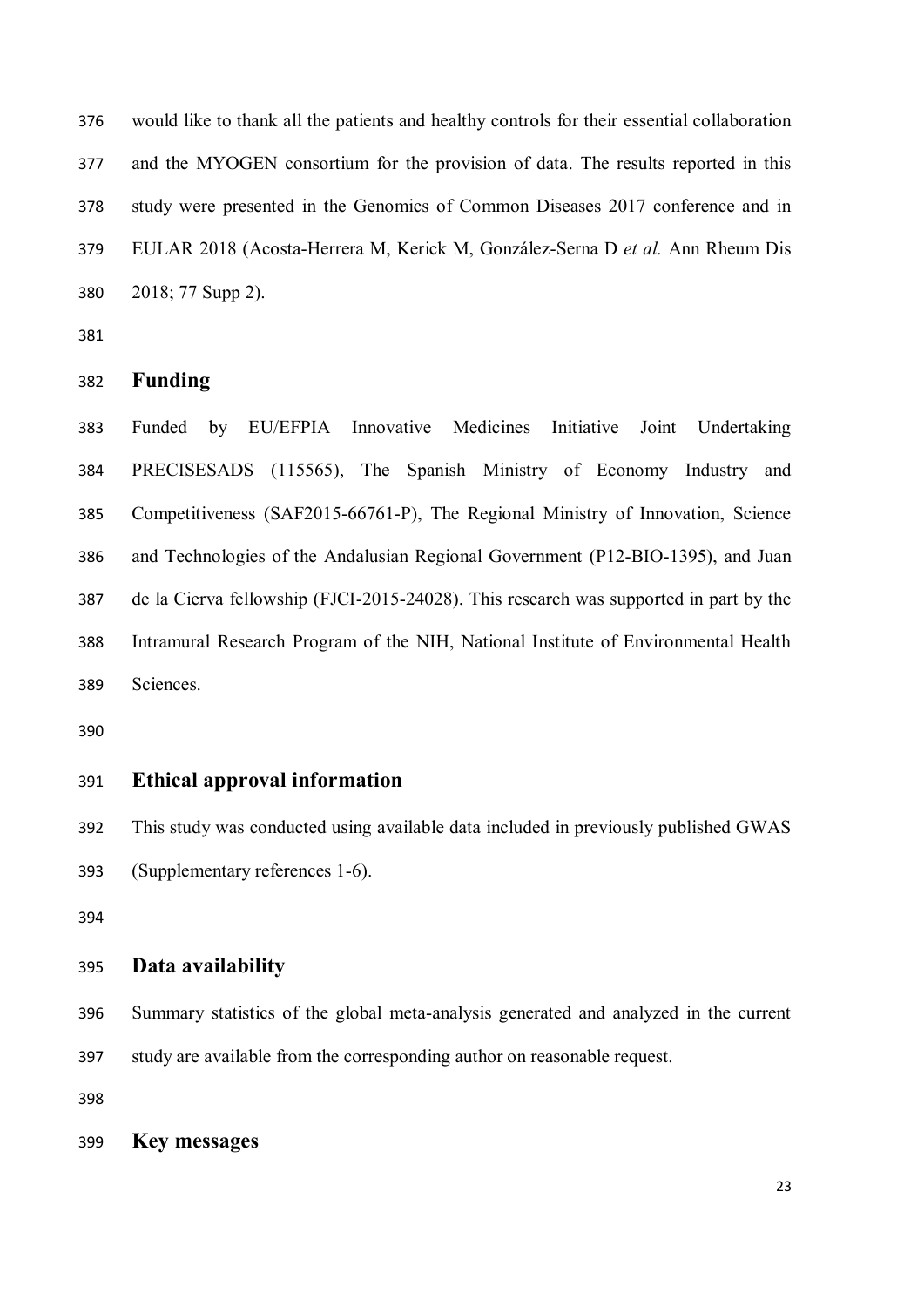- Systemic sclerosis, systemic lupus erythematosus, rheumatoid arthritis and idiopathic inflammatory myopathies are systemic seropositive rheumatic diseases that share symptoms, progressions, environmental risk factors, high rates of familial aggregation, and susceptibility genes, pointing to a shared genetic architecture.

 - The assessment of a shared genetic component among these conditions has not been performed before in a systematic fashion.

 - We have identified five new shared *loci* among systemic seropositive rheumatic immune-mediated inflammatory diseases. The rest of the observed associations constitute firm susceptibility genes in autoimmunity, providing validity to our findings.

 - The associated variants are enriched in marks related to gene activation in immune cells and constitute shared expression quantitative trait *loci*.

 - For most of these diseases there are no specific treatments, therefore, therapy repositioning could be possible among genetically related conditions.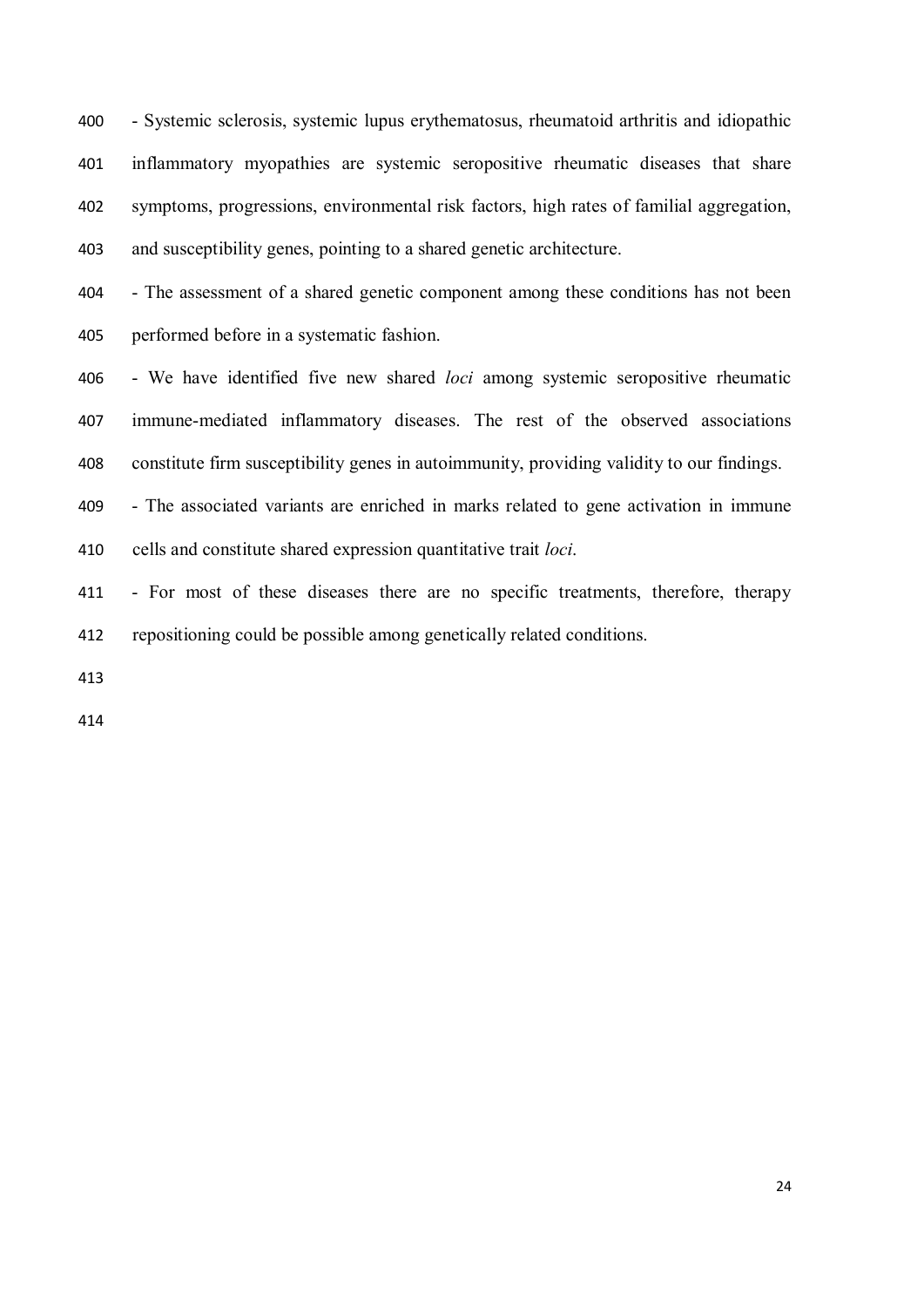## **References**

- 1. Cho JH and Feldman M. Heterogeneity of autoimmune diseases: pathophysiologic insights from genetics and implications for new therapies*. Nat Med* 2015;21:730-738.
- 2. Zhernakova A, Withoff S, and Wijmenga C. Clinical implications of shared genetics and pathogenesis in autoimmune diseases*. Nat Rev Endocrinol* 2013;9:646-659.
- 3. Zhernakova A, van Diemen CC, and Wijmenga C. Detecting shared pathogenesis from the shared genetics of immune-related diseases*. Nat Rev Genet* 2009;10:43-55.
- 4. Martin JE, Assassi S, Diaz-Gallo LM, *et al.* A systemic sclerosis and systemic lupus erythematosus pan-meta-GWAS reveals new shared susceptibility loci*. Hum Mol Genet* 2013;22:4021-4029.
- 5. Lopez-Isac E, Martin JE, Assassi S, *et al.* Cross-disease Meta-analysis of Genome-wide Association Studies for Systemic Sclerosis and Rheumatoid Arthritis Reveals IRF4 as a New Common Susceptibility Locus*. Arthritis Rheumatol* 2016;68:2338-2344.
- 6. Marquez A, Vidal-Bralo L, Rodriguez-Rodriguez L, *et al.* A combined large- scale meta-analysis identifies COG6 as a novel shared risk locus for rheumatoid arthritis and systemic lupus erythematosus*. Ann Rheum Dis* 2017;76:286-294.
- 7. Coenen MJ, Trynka G, Heskamp S, *et al.* Common and different genetic background for rheumatoid arthritis and coeliac disease*. Hum Mol Genet* 2009;18:4195-4203.
- 8. Li YR, Li J, Zhao SD, *et al.* Meta-analysis of shared genetic architecture across ten pediatric autoimmune diseases*. Nat Med* 2015;21:1018-1027.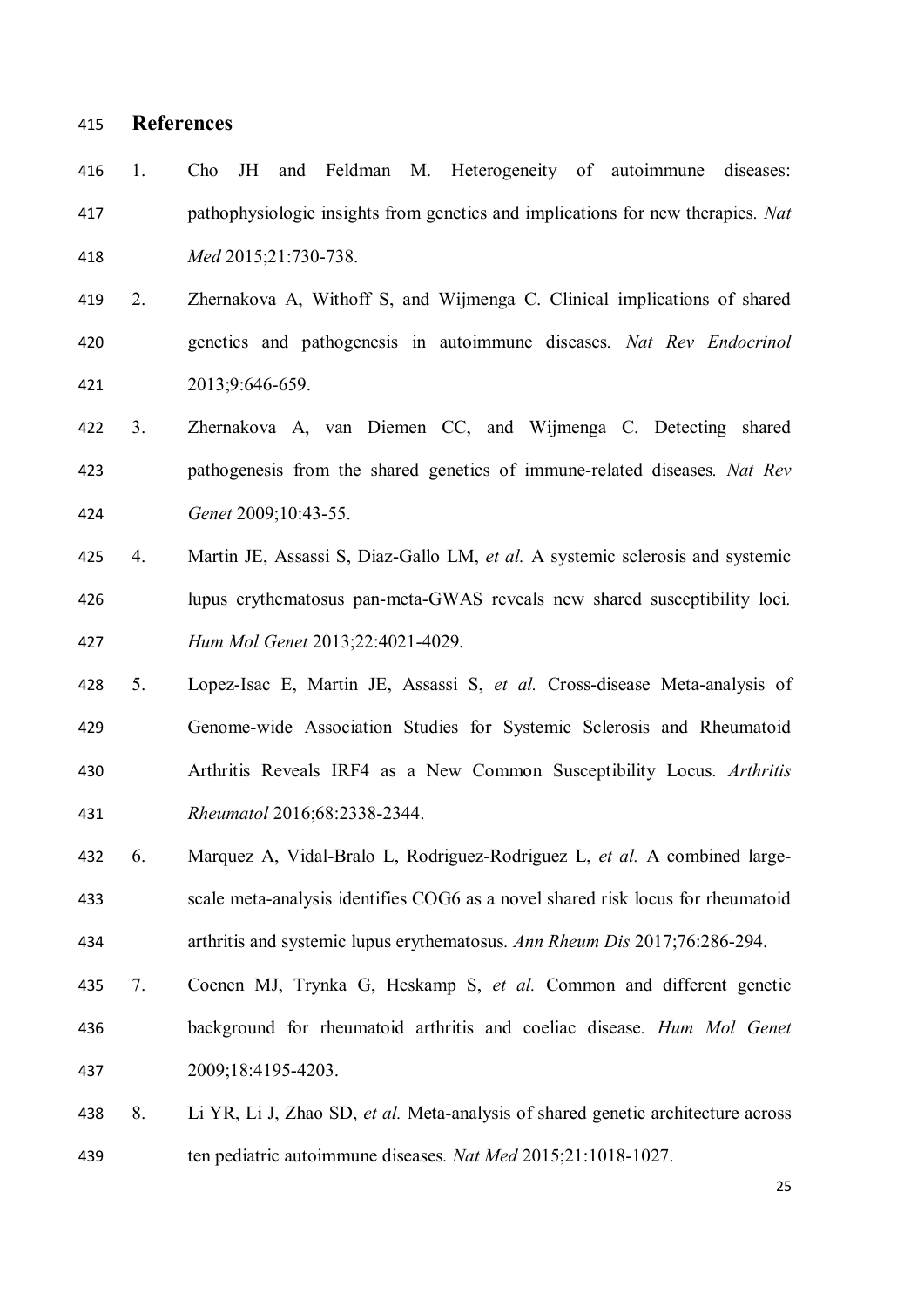- 9. Ellinghaus D, Jostins L, Spain SL, *et al.* Analysis of five chronic inflammatory diseases identifies 27 new associations and highlights disease-specific patterns at shared loci*. Nat Genet* 2016;48:510-518.
- 10. Wallace B, Vummidi D, and Khanna D. Management of connective tissue diseases associated interstitial lung disease: a review of the published literature*. Curr Opin Rheumatol* 2016;28:236-245.
- 11. Stahl EA, Raychaudhuri S, Remmers EF, *et al.* Genome-wide association study meta-analysis identifies seven new rheumatoid arthritis risk loci*. Nat Genet* 2010;42:508-514.
- 12. Bentham J, Morris DL, Graham DSC, *et al.* Genetic association analyses implicate aberrant regulation of innate and adaptive immunity genes in the pathogenesis of systemic lupus erythematosus*. Nat Genet* 2015;47:1457-1464.
- 13. International Consortium for Systemic Lupus Erythematosus G, Harley JB, Alarcon-Riquelme ME, *et al.* Genome-wide association scan in women with systemic lupus erythematosus identifies susceptibility variants in ITGAM, PXK,
- KIAA1542 and other loci*. Nat Genet* 2008;40:204-210.
- 14. Dubois PC, Trynka G, Franke L, *et al.* Multiple common variants for celiac disease influencing immune gene expression*. Nat Genet* 2010;42:295-302.
- 15. Radstake TR, Gorlova O, Rueda B, *et al.* Genome-wide association study of systemic sclerosis identifies CD247 as a new susceptibility locus*. Nat Genet* 2010;42:426-429.
- 16. Miller FW, Chen W, O'Hanlon TP, *et al.* Genome-wide association study identifies HLA 8.1 ancestral haplotype alleles as major genetic risk factors for myositis phenotypes*. Genes Immun* 2015;16:470-480.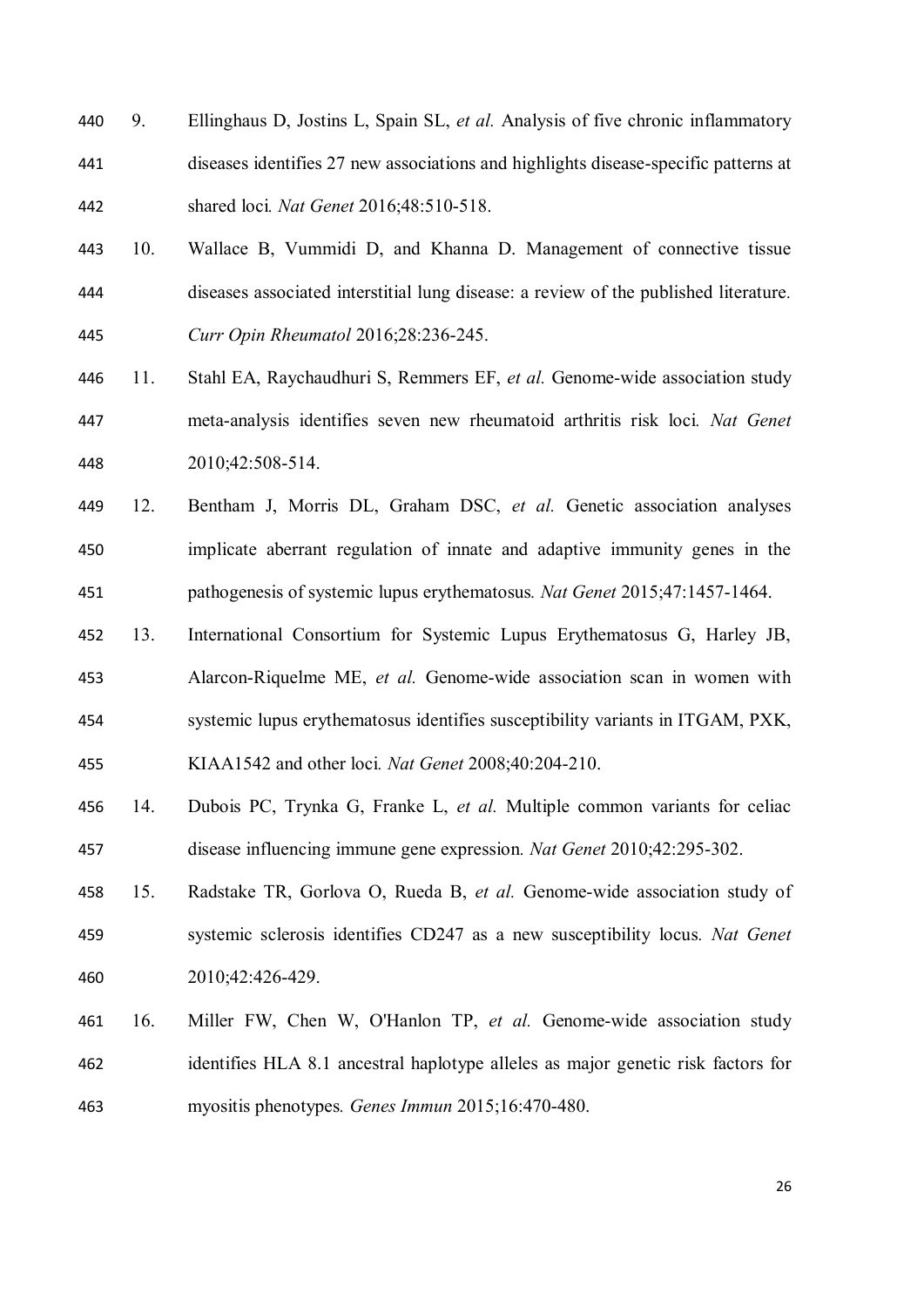- 17. Purcell S, Neale B, Todd-Brown K, *et al.* PLINK: a tool set for whole-genome association and population-based linkage analyses*. Am J Hum Genet* 2007;81:559-575.
- 18. Das S, Forer L, Schonherr S, *et al.* Next-generation genotype imputation service and methods*. Nat Genet* 2016;48:1284-1287.
- 19. Delaneau O, Coulonges C, and Zagury JF. Shape-IT: new rapid and accurate algorithm for haplotype inference*. BMC Bioinformatics* 2008;9:540.
- 20. McCarthy S, Das S, Kretzschmar W, *et al.* A reference panel of 64,976 haplotypes for genotype imputation*. Nat Genet* 2016;48:1279-1283.
- 21. Kang HM. Efficient and parallelizable association container toolbox (EPACTS). http://genome.sph.umich.edu/wiki/EPACTS
- 22. Han B and Eskin E. Random-effects model aimed at discovering associations in meta-analysis of genome-wide association studies*. Am J Hum Genet* 2011;88:586-598.
- 23. Yang J, Ferreira T, Morris AP, *et al.* Conditional and joint multiple-SNP analysis of GWAS summary statistics identifies additional variants influencing complex traits*. Nat Genet* 2012;44:369-375, S1-3.
- 24. Yang J, Lee SH, Goddard ME, *et al.* GCTA: a tool for genome-wide complex trait analysis*. Am J Hum Genet* 2011;88:76-82.
- 25. Chelala C, Khan A, and Lemoine NR. SNPnexus: a web database for functional annotation of newly discovered and public domain single nucleotide polymorphisms*. Bioinformatics* 2009;25:655-661.
- 26. Yu W, Clyne M, Khoury MJ, *et al.* Phenopedia and Genopedia: disease-centered and gene-centered views of the evolving knowledge of human genetic associations*. Bioinformatics* 2010;26:145-146.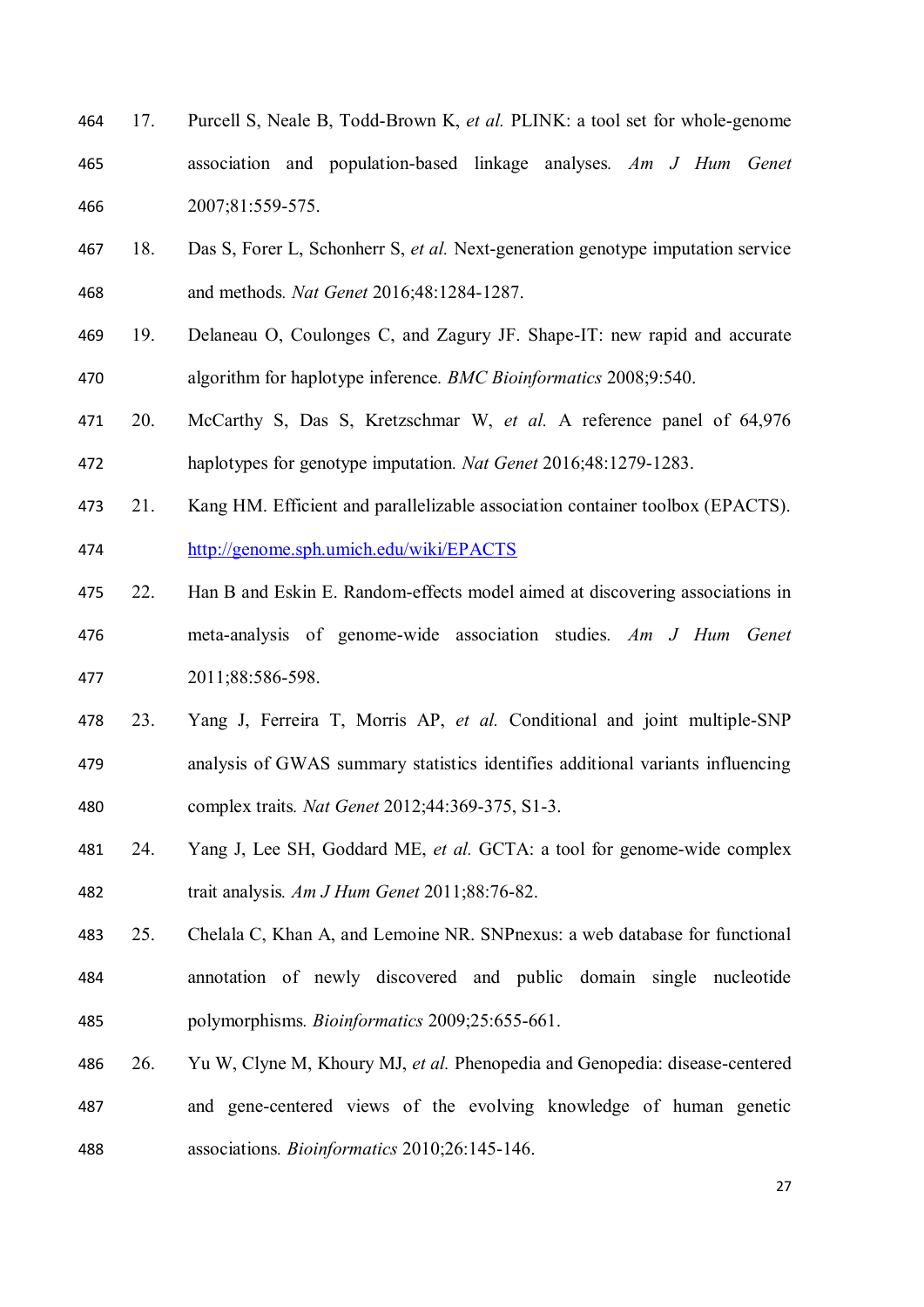- 27. Iotchkova V, Graham RSR, Geihs M, *et al*. GARFIELD GWAS Analysis of Regulatory or Functional Information Enrichment with LD correction. 2016; doi: https://doi.org/10.1101/085738.
- 28. Ward LD and Kellis M. HaploReg v4: systematic mining of putative causal variants, cell types, regulators and target genes for human complex traits and disease*. Nucleic Acids Res* 2016;44:D877-881.
- 29. GTEx Consortium. Human genomics. The Genotype-Tissue Expression (GTEx) pilot analysis: multitissue gene regulation in humans*. Science* 2015;348:648- 660.
- 30. Schofield EC, Carver T, Achuthan P, *et al.* CHiCP: a web-based tool for the integrative and interactive visualization of promoter capture Hi-C datasets*. Bioinformatics* 2016;32:2511-2513.
- 31. Szklarczyk D, Franceschini A, Wyder S, *et al.* STRING v10: protein-protein interaction networks, integrated over the tree of life*. Nucleic Acids Res* 2015;43:D447-452.
- 32. Koscielny G, An P, Carvalho-Silva D, *et al.* Open Targets: a platform for therapeutic target identification and validation*. Nucleic Acids Res* 2017;45:D985-D994.
- 33. Mells GF, Floyd JA, Morley KI, *et al.* Genome-wide association study identifies 12 new susceptibility loci for primary biliary cirrhosis*. Nat Genet* 2011;43:329- 332.
- 34. Cordell HJ, Han Y, Mells GF, *et al.* International genome-wide meta-analysis identifies new primary biliary cirrhosis risk loci and targetable pathogenic pathways*. Nat Commun* 2015;6:8019.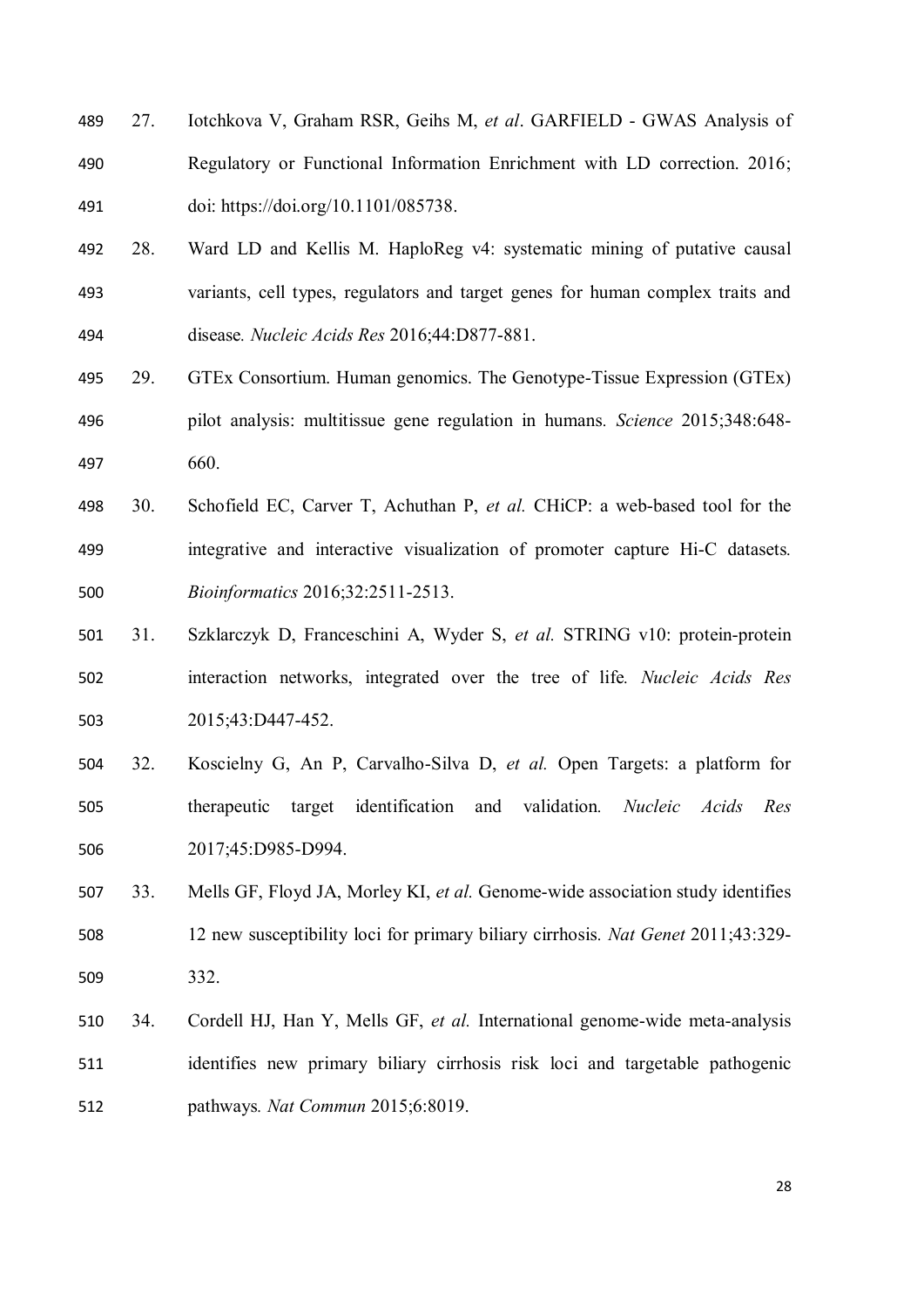35. Senapati S, Singh S, Das M, *et al.* Genome-wide analysis of methotrexate pharmacogenomics in rheumatoid arthritis shows multiple novel risk variants and leads for TYMS regulation*. Pharmacogenet Genomics* 2014;24:211-219. 36. Dustin ML and Cooper JA. The immunological synapse and the actin cytoskeleton: molecular hardware for T cell signaling*. Nat Immunol* 2000;1:23- 29. 37. de Vries PS, Chasman DI, Sabater-Lleal M, *et al.* A meta-analysis of 120 246 individuals identifies 18 new loci for fibrinogen concentration*. Hum Mol Genet* 2016;25:358-370. 38. Davalos D and Akassoglou K. Fibrinogen as a key regulator of inflammation in disease*. Semin Immunopathol* 2012;34:43-62. 39. Iotchkova V, Huang J, Morris JA, *et al.* Discovery and refinement of genetic loci associated with cardiometabolic risk using dense imputation maps*. Nat Genet* 2016;48:1303-1312. 40. Araki Y and Mimura T. The Histone Modification Code in the Pathogenesis of Autoimmune Diseases*. Mediators Inflamm* 2017;2017:2608605. 41. Nelson MR, Tipney H, Painter JL, *et al.* The support of human genetic evidence for approved drug indications*. Nat Genet* 2015;47:856-860. 42. Kearney SJ, Delgado C, Eshleman EM, *et al.* Type I IFNs downregulate myeloid cell IFN-gamma receptor by inducing recruitment of an early growth response 3/NGFI-A binding protein 1 complex that silences ifngr1 transcription*. J Immunol* 2013;191:3384-3392. 43. Bossini-Castillo L, Lopez-Isac E, and Martin J. Immunogenetics of systemic sclerosis: Defining heritability, functional variants and shared-autoimmunity pathways*. J Autoimmun* 2015;64:53-65.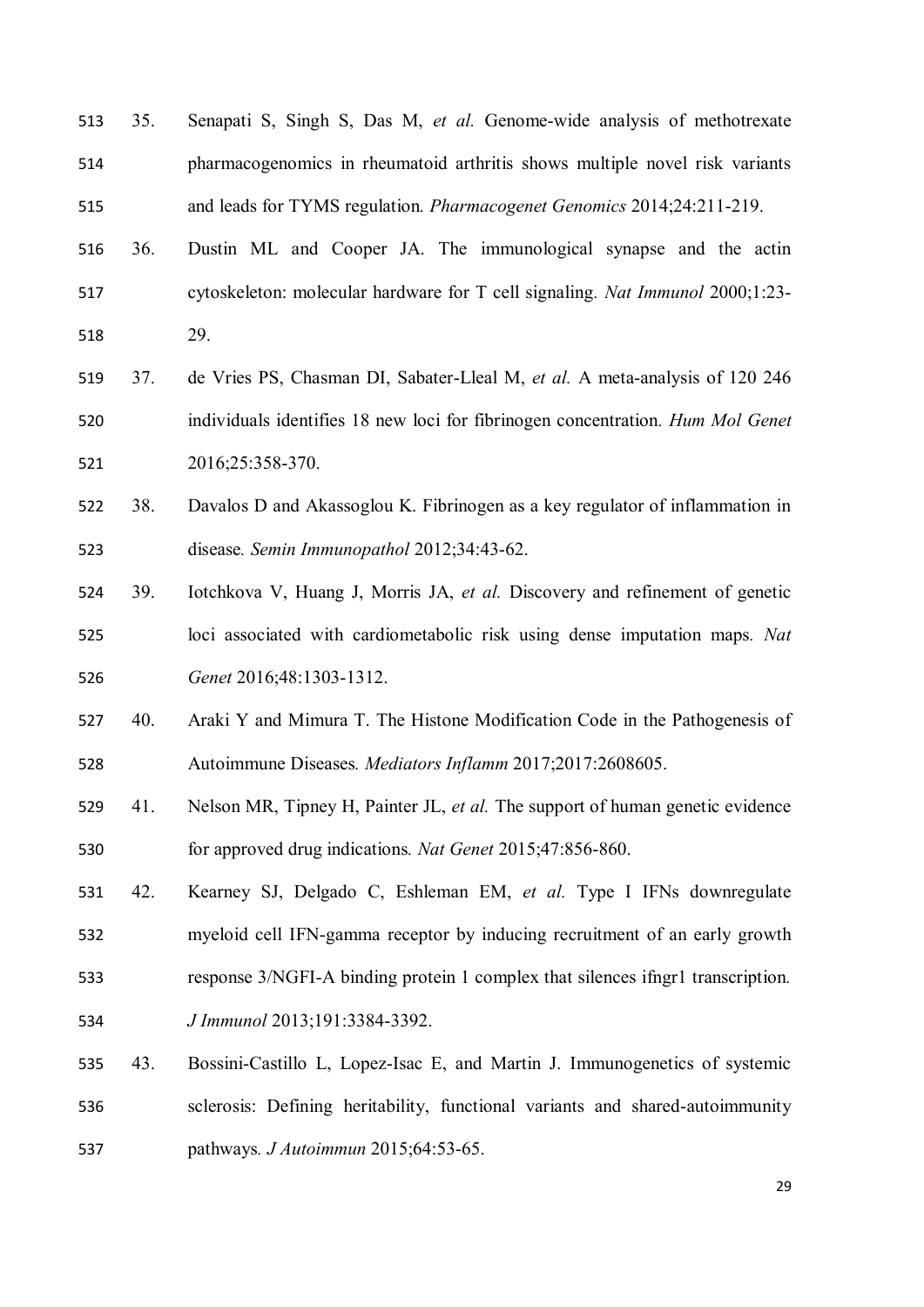- 44. Bezalel S, Guri KM, Elbirt D, *et al.* Type I interferon signature in systemic lupus erythematosus*. Isr Med Assoc J* 2014;16:246-249.
- 45. Wright HL, Thomas HB, Moots RJ, *et al.* Interferon gene expression signature in rheumatoid arthritis neutrophils correlates with a good response to TNFi therapy*. Rheumatology (Oxford)* 2015;54:188-193.
- 46. Lundberg IE and Helmers SB. The type I interferon system in idiopathic inflammatory myopathies*. Autoimmunity* 2010;43:239-243.
- 47. van Baal J, de Widt J, Divecha N, *et al.* Diacylglycerol kinase theta counteracts protein kinase C-mediated inactivation of the EGF receptor*. Int J Biochem Cell Biol* 2012;44:1791-1799.
- 48. Overbeek MJ, Boonstra A, Voskuyl AE, *et al.* Platelet-derived growth factor receptor-beta and epidermal growth factor receptor in pulmonary vasculature of systemic sclerosis-associated pulmonary arterial hypertension versus idiopathic pulmonary arterial hypertension and pulmonary veno-occlusive disease: a case-control study*. Arthritis Res Ther* 2011;13:R61.
- 49. Lessard CJ, Li H, Adrianto I, *et al.* Variants at multiple loci implicated in both innate and adaptive immune responses are associated with Sjogren's syndrome*. Nat Genet* 2013;45:1284-1292.
- 50. Paul P, van den Hoorn T, Jongsma ML, *et al.* A Genome-wide multidimensional RNAi screen reveals pathways controlling MHC class II antigen presentation*. Cell* 2011;145:268-283.
- 51. Emerging Risk Factors Collaboration, Kaptoge S, Di Angelantonio E, *et al.* C- reactive protein, fibrinogen, and cardiovascular disease prediction*. N Engl J Med* 2012;367:1310-1320.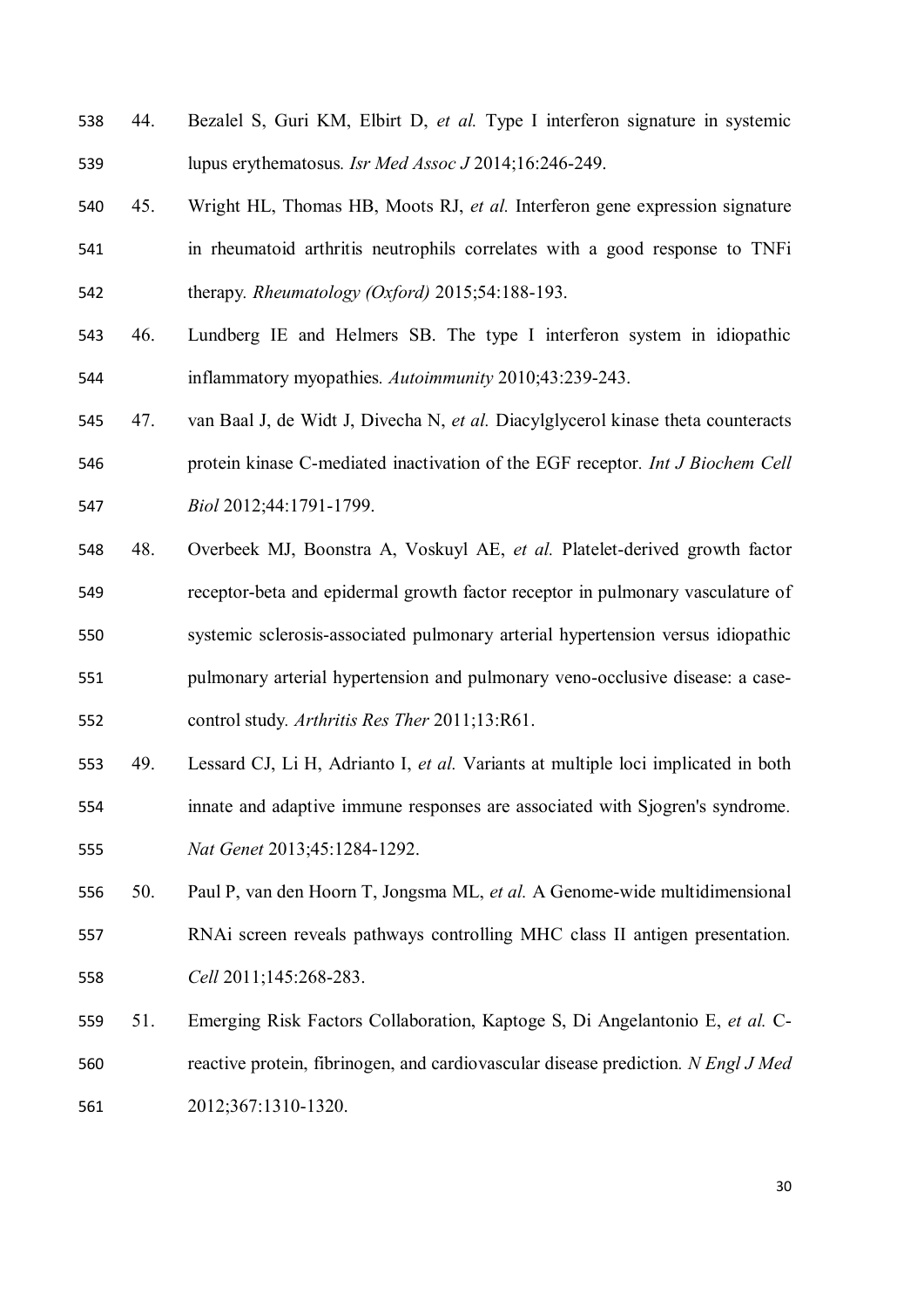- 52. Krieg T, Abraham D, and Lafyatis R. Fibrosis in connective tissue disease: the role of the myofibroblast and fibroblast-epithelial cell interactions*. Arthritis Res Ther* 2007;9 Suppl 2:S4.
- 53. Lopez-Mejias R, Castaneda S, Gonzalez-Juanatey C, *et al.* Cardiovascular risk assessment in patients with rheumatoid arthritis: The relevance of clinical, genetic and serological markers*. Autoimmun Rev* 2016;15:1013-1030.
- 54. Tselios K and Urowitz MB. Cardiovascular and Pulmonary Manifestations of Systemic Lupus Erythematosus*. Curr Rheumatol Rev* 2017;13:206-218.
- 55. Lamouille S, Xu J, and Derynck R. Molecular mechanisms of epithelial-
- mesenchymal transition*. Nat Rev Mol Cell Biol* 2014;15:178-196.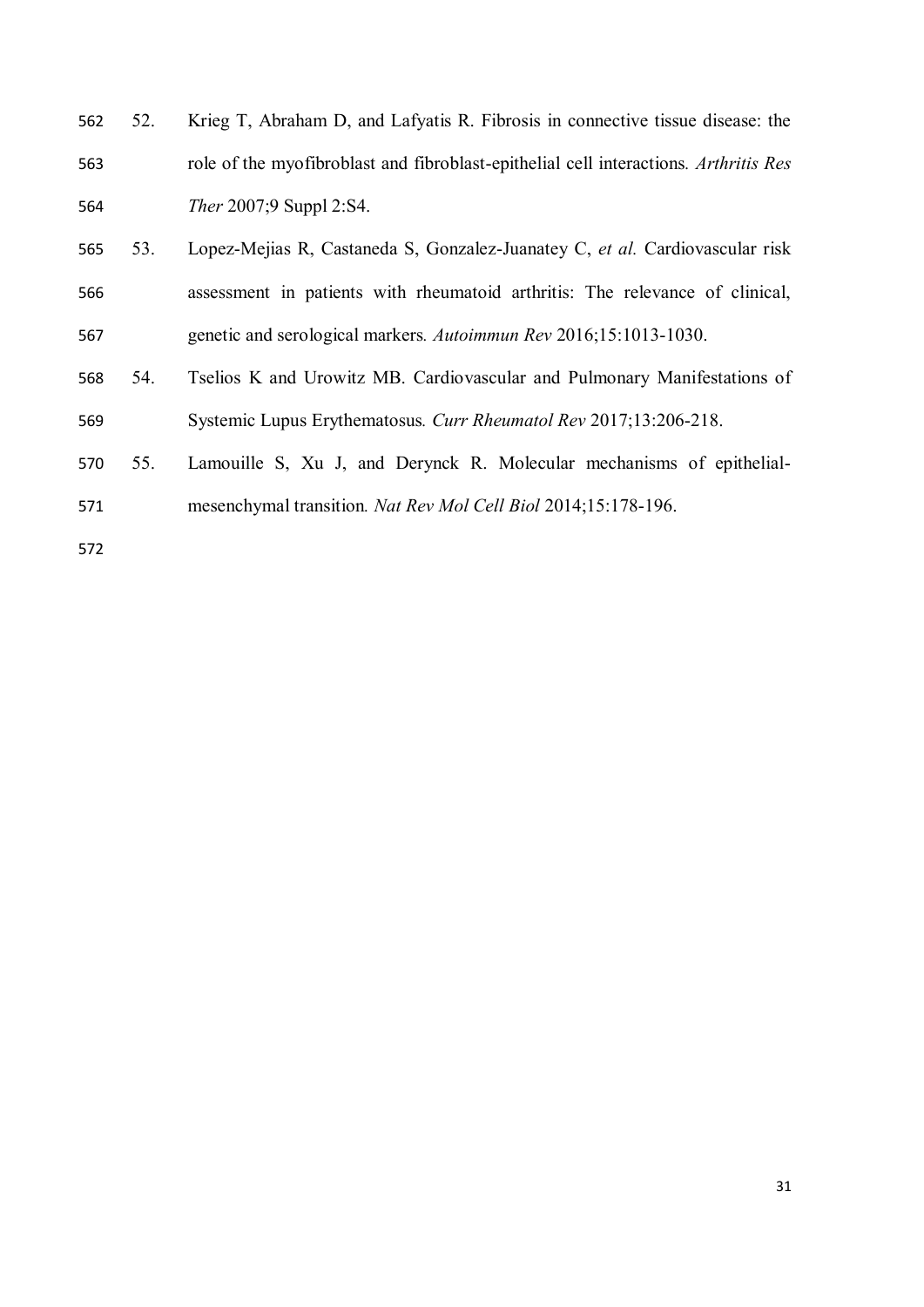## **Figure Titles and Legends**

 **Figure 1. Meta-analysis results for the four systemic immune-mediated inflammatory diseases (IMIDs).** The Manhattan plot displays the -log10 transformed *p*-values (*y-axis*) by position on each chromosome (*x-axis*). The red line depicts the 578 genome-wide significance threshold  $(p$ -value=5x10<sup>-8</sup>). A total of 26 SNPs were independently associated with at least two systemic IMIDs. Most of the signals map to known susceptibility *loci* in autoimmunity (e.g. *PTPN22, STAT4, TNPO3, FAM167A-BLK*) and five *loci* have never been reported before.

 **Figure 2. GARFIELD functional enrichment analyses in DHS hotspots**. The wheel plot shows functional enrichment in systemic IMIDs within DHS hotspot regions in ENCODE and Roadmap Epigenomics. The radial axis depicts the fold enrichment (FE) calculated at different meta-analysis *p*-value thresholds. The font size is proportional to the number of cell types from the tissue, mainly enriched in blood cell types including a repertoire of immune cell lines.